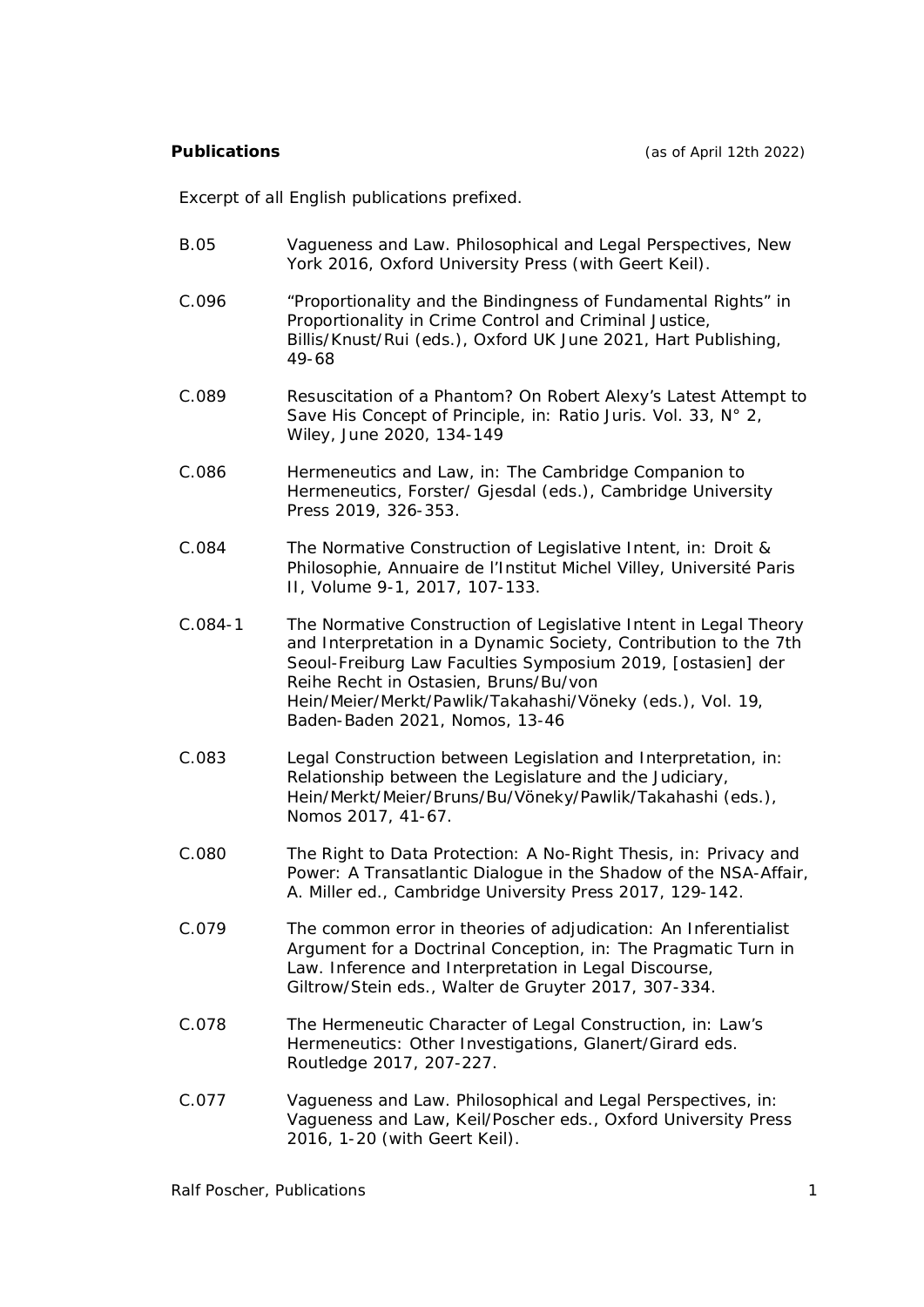- C.076 An Intentionalist Account of Vagueness. A legal perspective, in: Vagueness and Law, Keil/Poscher eds., Oxford University Press 2016, 65-93.
- C.075 Why We Argue About the Law: An Agonistic Account of Legal Disagreement, in: Metaphilosophy of Law, Banas/Dyrda/Gizbert-Studnicki eds., Hart Publishing 2016, 191-225.
- C.074 The Ultimate Force of the Law: On the Essence and Precariousness of the Monopoly on Legitimate Force, in: Ratio Juris, Vol. 29, N° 3, Wiley, Sept. 2016, 311-322.
- C.073 Tendencies in Public Civil Security Law, in: European Journal for Security Research, Vol. 1, Nr. 1, Springer International Publishing 2016, 59-76.
- C.071 The Common Error in Theories of Adjudication. An Argument for a Doctrinal Conception, in: F. C. Eickhoff (ed.), Wissen, Epistemologische Überlegungen aus verschiedenen Disziplinen, Reihe Septem, volume 4, Rombach Verlag 2015, 51-76.
- C.070 Theory of a Phantom. The Principles Theory's Futile Quest for its Object, in: Proceedings of the Special Workshop "Alexy's Theory of Law" held at the 26<sup>th</sup> World Congress of the International Association for Philosophy of Law and Social Philosophy in Belo Horizonte (2013), 2015, ARSP Beiheft 144, Franz Steiner Verlag, Nomos, 129-148.
- C.069 Hermeneutics, Jurisprudence and Law in: Jeff Malpas/Hans-Helmuth Gander, The Routledge Companion to Hermeneutics, Routledge 2014. 451-465.
- C.068 Interpretation and Rule-Following in Law. The Complexity of Easy Cases, in: Araszkiewicz/Banaś/Gizbert-Studnicki/Pleszka (eds.), Problems of Normativity, Rules and Rule-Following Springer 2014, 281-293.
- C.065 Why We Argue About the Law. An Agonal Account of Legal Disagreement, under review for Jurisprudence.
- C.064 The Moral and Legal Risks of Interventions: Comment, Journal of Institutional and Theoretical Economics (JITE), 170(1), 100-104, published Online First January 17, DOI: 10.1628/093245614X13871986329162.
- C.063 Surveillance and Data Protection in the Conflict between European and American Legal Cultures, Ralf Poscher, Russell Miller, in: American Institute for Contemporary German Studies, 9.12.2013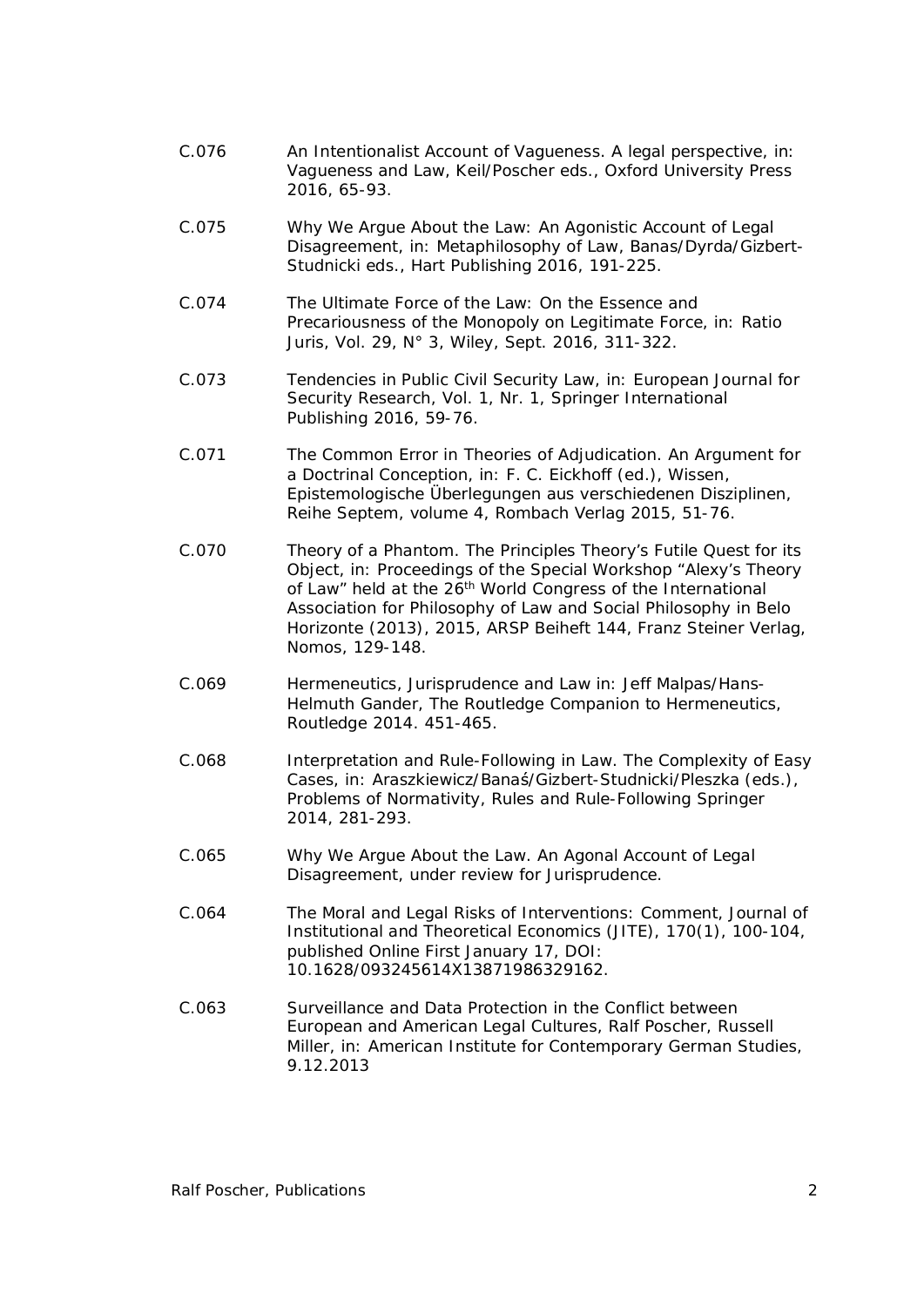- C.050 Ambiguity and Vagueness in Legal Interpretation, in: Lawrence Solan and Peter Tiersma (eds.), Oxford Handbook of Language and Law, Oxford, Oxford University Press 2012, 128-144.
- C.049 The Principle Theory: How Many Theories and What is Their Merit?, in: M. Klatt (ed.), Institutionalized Reason. The Jurisprudence of Robert Alexy, New York, Oxford University Press 2012, 218-247.
- C.041 Insights, Errors and Self-misconceptions of the Theory of Principles, in: Ratio Juris, No. 4/2009, 425-454 and in: Archives for Legal Philosophy and Sociology of Law, Bejing, No. 18/2013, 226-270.
- C.040 The Hand of Midas: When Concepts Turn Legal, or Deflating the Hart-Dworkin Debate, in: Jaap C. Hage, Dietmar von der Pfordten (ed.), Concepts in Law, Dordrecht u.a. 2009, Springer, 99-116.
- C.036 Terrorism and the Constitution. Looking at the German Case, in: Dissent, No. 1/2009, 13-18.
- C.014 Spinoza and the Paradox of Toleration, in: Cardozo Law Review No. 2/2003, Symposium Spinoza's Law, 715-728.
- C.008 Heinrich Triepel, in: Arthur J. Jacobson, Bernhard Schlink (eds.), A Jurisprudence of Crisis, Berkeley 2000, University of California Press, 171-176.
- F.21 Newspaper article "Was wirklich spaltet- Corona-Impfung: Die Politik darf sich einer Rechtspflicht nicht ohne Not begeben" section State and Law, FAZ on 02/12/2021, English translation: "What really divides us" published by Max Planck Law bloq on 18/02/2022, https://law.mpg.de/perspectives/2022/02/18/what-really-dividesus/
- F.12 English Translation of the interview with Max Planck Press: "A liberal culture within the police force is something worth fighting for", online on the 09/07/2020.
- F.11 Interview in the New York Times online and printversion: "In Germany, Confronting Shameful Legacy Is Essential Part of Police Training", online: 23/06/2020, printed: 24/06/2020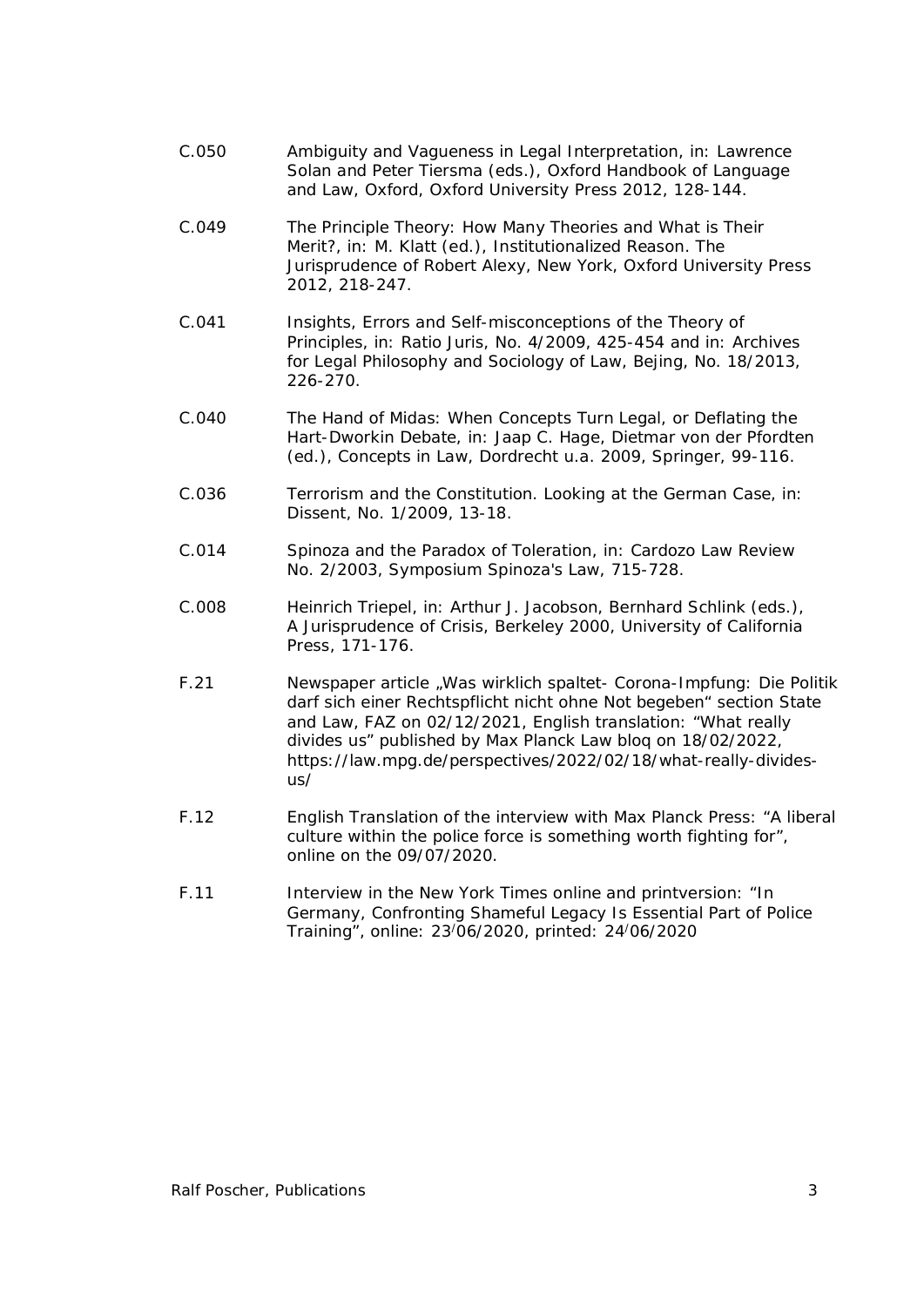# **All Publications**

## *Authored Books*

| A.09 | Grundrechte. Staatsrecht II, 37. Aufl., Heidelberg 2021, C.F.<br>Müller (with Thorsten Kingreen).                                                                                                                                                                                                                                                                                                                |
|------|------------------------------------------------------------------------------------------------------------------------------------------------------------------------------------------------------------------------------------------------------------------------------------------------------------------------------------------------------------------------------------------------------------------|
|      | Japanese Translation: Grundrechte. Staatsrecht II; 31. Aufl. (2.<br>Auflage), 2019 (with Thorsten Kingreen)<br>Translation into Korean: Grundrechte. Staatsrecht II, 33. Aufl.,<br>2021 (with Thorsten Kingreen), Seoul 2021.                                                                                                                                                                                    |
| A.08 | Polizei- und Ordnungsrecht mit Versammlungsrecht, 11. Aufl.,<br>München 2020, C.H. Beck (with Thorsten Kingreen).                                                                                                                                                                                                                                                                                                |
| A.07 | Musterentwurf eines Versammlungsgesetzes. Gesetzestext mit<br>Begründungen, München 2011, C.H. Beck (with Christoph Enders,<br>Wolfgang Hoffmann-Riem, Michael Kniesel, Helmuth Schulze-<br>Fielitz).                                                                                                                                                                                                            |
|      | Korean Version, Sechang Publishing, Seoul 2020                                                                                                                                                                                                                                                                                                                                                                   |
|      | Turkish Version, Bahçeşehir University Law Review, Seçkin<br>Publishing, Ankara 2020                                                                                                                                                                                                                                                                                                                             |
| A.06 | Das Recht auf Bildung. Völkerrechtliche Grundlagen und<br>innerstaatliche Umsetzung, Schriften zum Bildungs- und<br>Wissenschaftsrecht, Bd. 6, Baden-Baden 2009, Nomos (with<br>Johannes Rux and Thomas Langer).                                                                                                                                                                                                 |
| A.05 | Von der Integration zur Inklusion. Das Recht auf Bildung aus der<br>Behindertenrechtskonvention der Vereinten Nationen und seine<br>innerstaatliche Umsetzung, Schriften zum Bildungs- und<br>Wissenschaftsrecht, Bd. 5, Baden-Baden 2008, Nomos (with<br>Johannes Rux and Thomas Langer).                                                                                                                       |
| A.04 | Grundrechte als Abwehrrechte. Reflexive Regelung rechtlich<br>geordneter Freiheit, Tübingen 2003, Mohr Siebeck.                                                                                                                                                                                                                                                                                                  |
| A.03 | Verfassungsfragen der Reform des Urhebervertragsrechts. Die<br>Vereinbarkeit der Neuregelung des Vergütungsanspruchs in dem<br>Gesetzentwurf zur Stärkung der vertraglichen Stellung von<br>Urhebern und ausübenden Künstlern mit dem Grundgesetz und<br>dem Recht der Europäischen Union, Deutscher Journalisten-<br>Verband und Vereinte Dienstleistungsgewerkschaft, Berlin 2002,<br>(with Bernhard Schlink). |
| A.02 | Der Verfassungskompromiß zum Religionsunterricht. Art. 7 Abs.<br>3 und Art. 141 GG im Kampf des Parlamentarischen Rates um die<br>"Lebensordnungen", Baden-Baden 2000, Nomos, (with Bernhard<br>Schlink).                                                                                                                                                                                                        |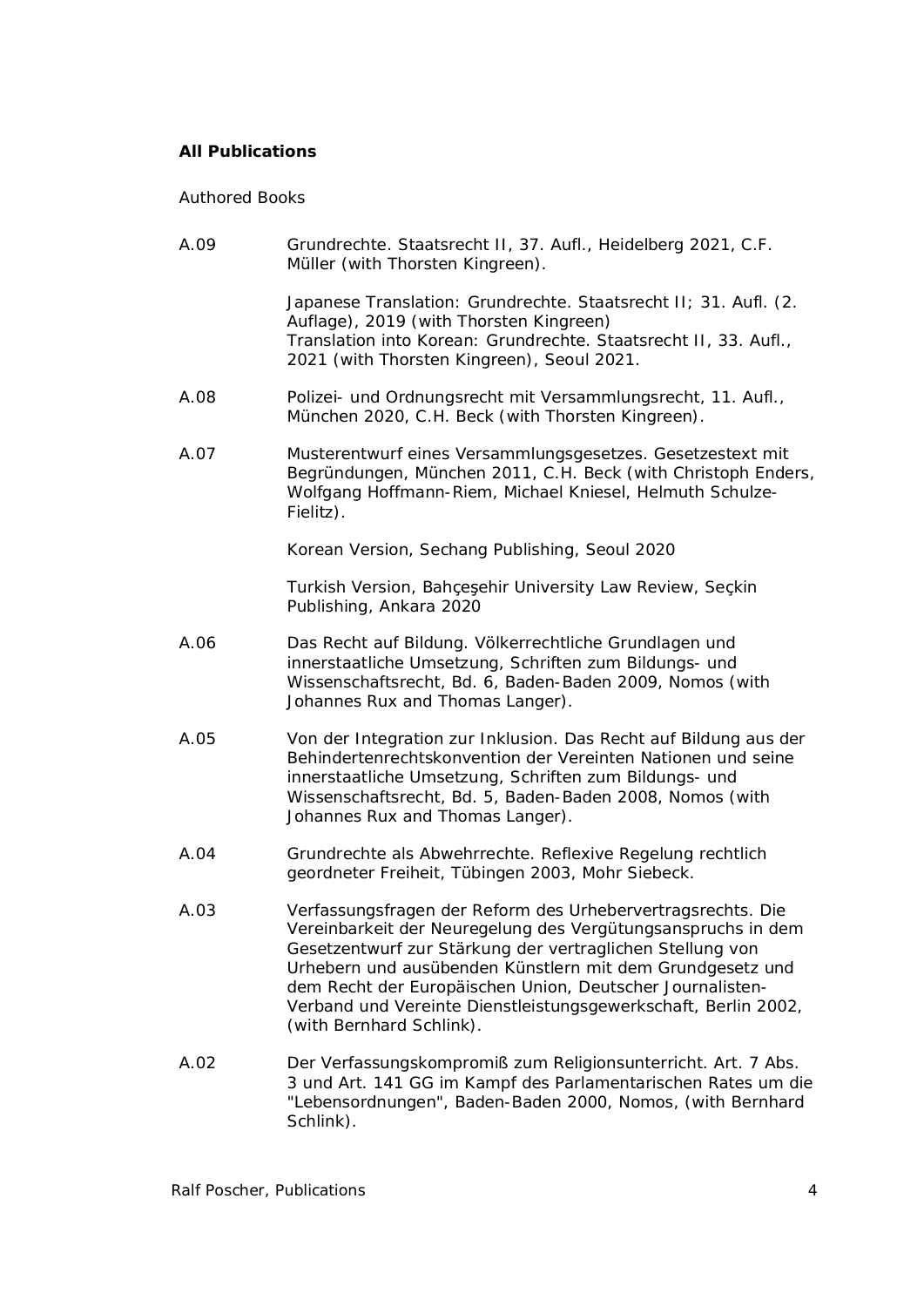A.01 Gefahrenabwehr. Eine dogmatische Rekonstruktion*,* Berlin 1999, Duncker & Humblot.

#### *Edited Books*

| <b>B.09</b> | Handbuch des Verfassungsrechts, Darstellung in transnationaler<br>Perspektive, München Mai 2021, C.H. Beck (with<br>Herdegen/Masing/Gärditz).                                                                                                                                                                                                                                                                                          |
|-------------|----------------------------------------------------------------------------------------------------------------------------------------------------------------------------------------------------------------------------------------------------------------------------------------------------------------------------------------------------------------------------------------------------------------------------------------|
| <b>B.08</b> | Triage in der Pandemie, Tübingen 2021, Mohr Siebeck (with<br>Tatjana Hörnle and Stefan Huster).                                                                                                                                                                                                                                                                                                                                        |
| <b>B.07</b> | Reine Rechtslehre auf dem Prüfstand / Hans Kelsen's Pure Theory<br>of Law: Conceptions and Misconceptions. Tagung der Deutschen<br>Sektion der Internatioanlesn Vereinigung für Rechts- und<br>Sozialphilosophie vom 27. - 29. September 2018 in Freiburg i.<br>Brs., Schriftenreihe "Archiv für Rechts- und Sozialphilosophie -<br>Beihefte", Stuttgart 2020, Franz Steiner Verlag, (with Matthias<br>Jestaedt and Jörg Kammerhofer). |
| <b>B.06</b> | Verfassungsentwicklung I. Auslegung, Wandlung und Änderung<br>der Verfassung. Deutsch-japanisches Verfassungsgespräch 2015,<br>Shinzansha Verlag 2017 (with Suzuki/Jestaedt/Koyama).                                                                                                                                                                                                                                                   |
| <b>B.05</b> | Vagueness and Law. Philosophical and Legal Perspectives, New<br>York 2016, Oxford University Press (with Geert Keil).                                                                                                                                                                                                                                                                                                                  |
| <b>B.04</b> | Die Verfassung als Aufgabe von Wissenschaft, Praxis und<br>Öffentlichkeit. Freundesgabe für Bernhard Schlink zum 70.<br>Geburtstag, Heidelberg 2014, C.F. Müller (with Jakob Nolte and<br>Henner Wolter).                                                                                                                                                                                                                              |
| <b>B.03</b> | Unscharfe Grenzen im Umwelt- und Technikrecht. Baden-Baden<br>2012, Nomos (with Geert Keil).                                                                                                                                                                                                                                                                                                                                           |
| <b>B.02</b> | Resilienz in der offenen Gesellschaft. Baden-Baden 2012, Nomos<br>(with Hans-Helmuth Gander, Walter Perron, Gisela Riescher,<br>Thomas Würtenberger).                                                                                                                                                                                                                                                                                  |
| <b>B.01</b> | Der Verfassungstag. Reden deutscher Gelehrter zur Feier der<br>Weimarer Reichsverfassung, Baden-Baden 1999, Nomos.                                                                                                                                                                                                                                                                                                                     |

*Articles, Book Chapters, and Review Essays*

C.100 "Wie lässt sich die Überwachung der Bürgerinnen und Bürger messen?" (gemeinsam mit Kilchling) Gastbeitrag unter der Rubrik "Thema des Monats" in der Deutschen Richterzeitung (DRiZ) Heft 03/2022, München 01.03.2022, C.H. Beck, S. 110- 113.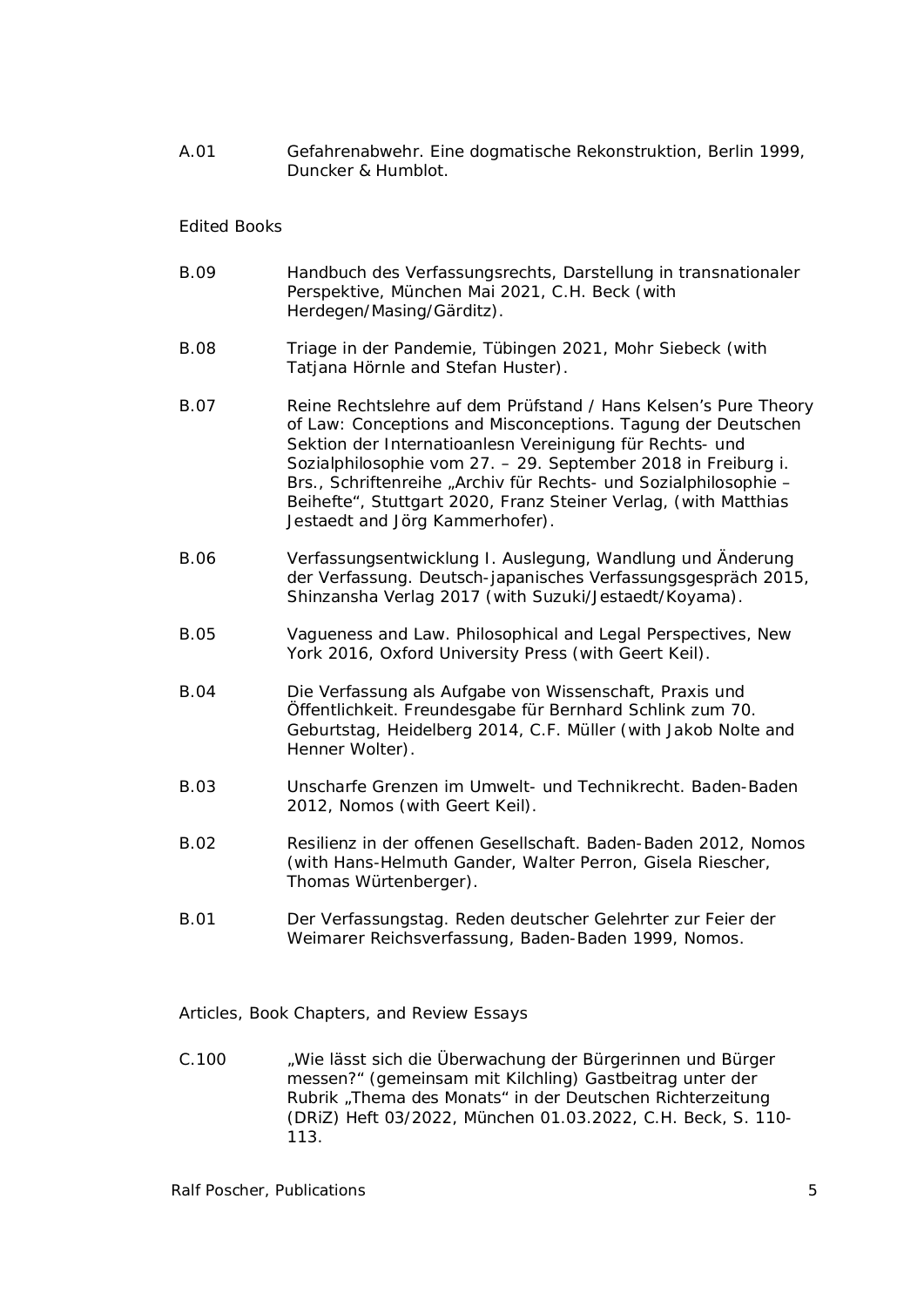| C.100  | "Überwachungsbarometer in Deutschland" (with Kilchling)<br>Gastbeitrag unter der Rubrik "Thema des Monats" in der<br>Deutschen Richterzeitung (DRiZ) Vol. 03/22, München<br>01.03.2022, C.H. Beck, 98-101.                                                                                                                  |
|--------|-----------------------------------------------------------------------------------------------------------------------------------------------------------------------------------------------------------------------------------------------------------------------------------------------------------------------------|
| C.099  | "Ein Überwachungsbarometer für Deutschland. Entwicklung eines<br>Konzeptes zur periodischen Erfassung staatlicher<br>Überwachungsmaßnahmen." (with Kilchling, M.; Landerer, L.) in<br>Zeitschrift für das Gesamte Sicherheitsrecht (GSZ) 6/2021,<br>München Dezember 2021, C.H. Beck, 225-232.                              |
| C.098  | "Staatliche Informationseingriffe und die Herausforderung des<br>Gesetzesvorbehalts. Kommentar zu dem Referat von Yuki<br>Tamamushi" in Verfassungsentwicklung III.<br>Verfassungsentwicklung im Gesetz. Deutsch-Japanisches<br>Verfassungsgespräch 2019, Jestaedt/ Suzuki (eds.), Tübingen<br>2021, Mohr Siebeck, 113-119. |
| C.097  | "Virtuelle Versammlungen und Versammlungsfreiheit" in<br>Digitalisierung, Globalisierung und Risikoprävention, Festschrift f.<br>Ulrich Sieber z. 70. Geb., Engelhart/Kudlich/Vogel (eds.), Berlin<br>September 2021, Duncker & Humblot, 989-999.                                                                           |
| C.096  | "Proportionality and the Bindingness of Fundamental Rights" in<br>Proportionality in Crime Control and Criminal Justice,<br>Billis/Knust/Rui (eds.), Oxford UK June 2021, Hart Publishing,<br>49-68                                                                                                                         |
| C.095b | "§ 17 Menschenwürde" in Handbuch des Verfassungsrechts,<br>Darstellung in transnationaler Perspektive, Herdegen/Masing/<br>Poscher/Gärditz (eds.), München Mai 2021, C.H.Beck, 1101-<br>1161.                                                                                                                               |
| C.095a | "§ 3 Das Grundgesetz als Verfassung des verhältnismäßigen<br>Ausgleichs" in Handbuch des Verfassungsrechts, Darstellung in<br>transnationaler Perspektive, Herdegen/Masing/Poscher/Gärditz<br>(eds.), München Mai 2021, C.H.Beck, 149-220.                                                                                  |

- C.095 Foreword in Handbuch des Verfassungsrechts, Darstellung in transnationaler Perspektive, Herdegen/Masing/Poscher/Gärditz (eds.), München Mai 2021, C.H.Beck, IX-XI.
- C.094 In japanischer Sprache: "Aktuelle Probleme der Meinungsfreiheit" in Law Journal oft he Legal Training and Research Institute No. 130/2020 (veröffentlich 03/2021), The Legal Training and Research Institute, The Supreme Court of Japan, IX-XI.
- C.093 "Verhältnismäßigkeit und Verfassungsbindung" in XL Años de Constitución Española, Reflexión sobre sus valores, Ministerio de Justicia (ed.), Madrid 2020, Publicaciones de la Administración General del Estado, 171-190.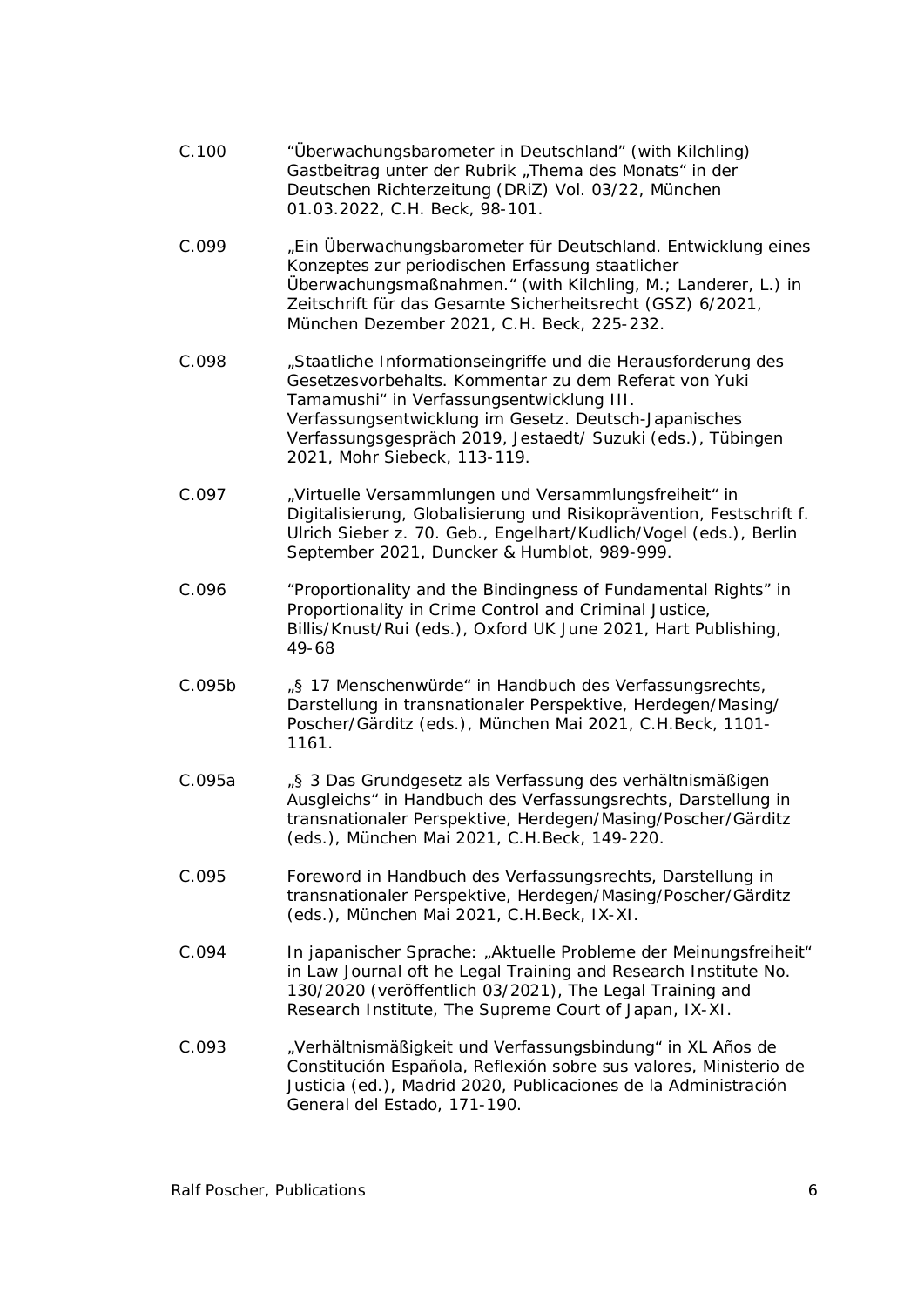Spanish version: "Proporcionalidad y vinculación constitucional" in: XL Años de Constitución Española, Reflexión sobre sus valores, Ministerio de Justicia (Ed.), Madrid 2020, Publicaciones de la Administración General del Estado, 75-95.

- C.092 Teil 2 Referenzgebiet, Kapitel 4 Das Infektionsschutzgesetz als Gefahrenabwehrrecht in: Handbuch Infektionsschutzrecht, Huster/Kingreen (eds.), München Januar 2021, C.H. Beck, 117- 169.
- C.091 Foreword and "Die Abwägung von Leben gegen Leben, Triage und Menschenwürdegarantie", in: Triage in der Pandemie, Hörnle/Huster/Poscher (eds.), Tübingen 2021, Mohr Siebeck, 41- 81
- C.090 § 7 Verfassungsrechtliche Dimensionen der IT-Sicherheit in: IT-Sicherheitsrecht, Praxishandbuch, Hornung/Schallbruch (eds.), Nomos 2020, 133–153 (with Philipp Lassahn).
- C.089 Resuscitation of a Phantom? On Robert Alexy's Latest Attempt to Save His Concept of Principle, in: Ratio Juris. Vol. 33, N° 2, Wiley, June 2020, 134-149
- C.088 Ein Kooperationsverwaltungsrecht des Verfassungsschutzes? in: Reform der Nachrichtendienste zwischen Vergesetzlichung und Internationalisierung, Beiträge zum Sicherheitsrecht und zur Sicherheitspolitik; Bnd. 4, Mohr Siebeck 2019, 145-160 (with Benjamin Rusteberg)
- C.087 Ernst-Wolfgang Böckenförde an der Freiburger Rechtswissenschaftlichen Fakultät, in: Der Staat, Zeitschrift für Staatslehre und Verfassungsgeschichte, Deutsches und Europäisches öffentliches Recht, Bnd. 58 2019, Heft 3, Duncker & Humblot 2019, 445-449.
- C.086 Hermeneutics and Law, in: The Cambridge Companion to Hermeneutics, Forster/ Gjesdal (eds.), Cambridge University Press 2019, 326-353.
- C.085 (J.) Versammlungsrecht, in: Lisken/Denninger, Handbuch des Polizeirechts, Gefahrenabwehr – Strafverfolgung – Rechtsschutz, Bäcker/Denninger/Graulich (eds.) 7. Aufl., München Oktober 2021, C.H. Beck, 1529-1655 (with Michael Kniesel).
- C.084 The Normative Construction of Legislative Intent, in: Droit & Philosophie, Annuaire de l'Institut Michel Villey, Université Paris II, Volume 9-1, 2017, 107-133.
- C.084-1 The Normative Construction of Legislative Intent in Legal Theory and Interpretation in a Dynamic Society, Contribution to the 7th Seoul-Freiburg Law Faculties Symposium 2019, [ostasien] der Reihe Recht in Ostasien, Bruns/Bu/von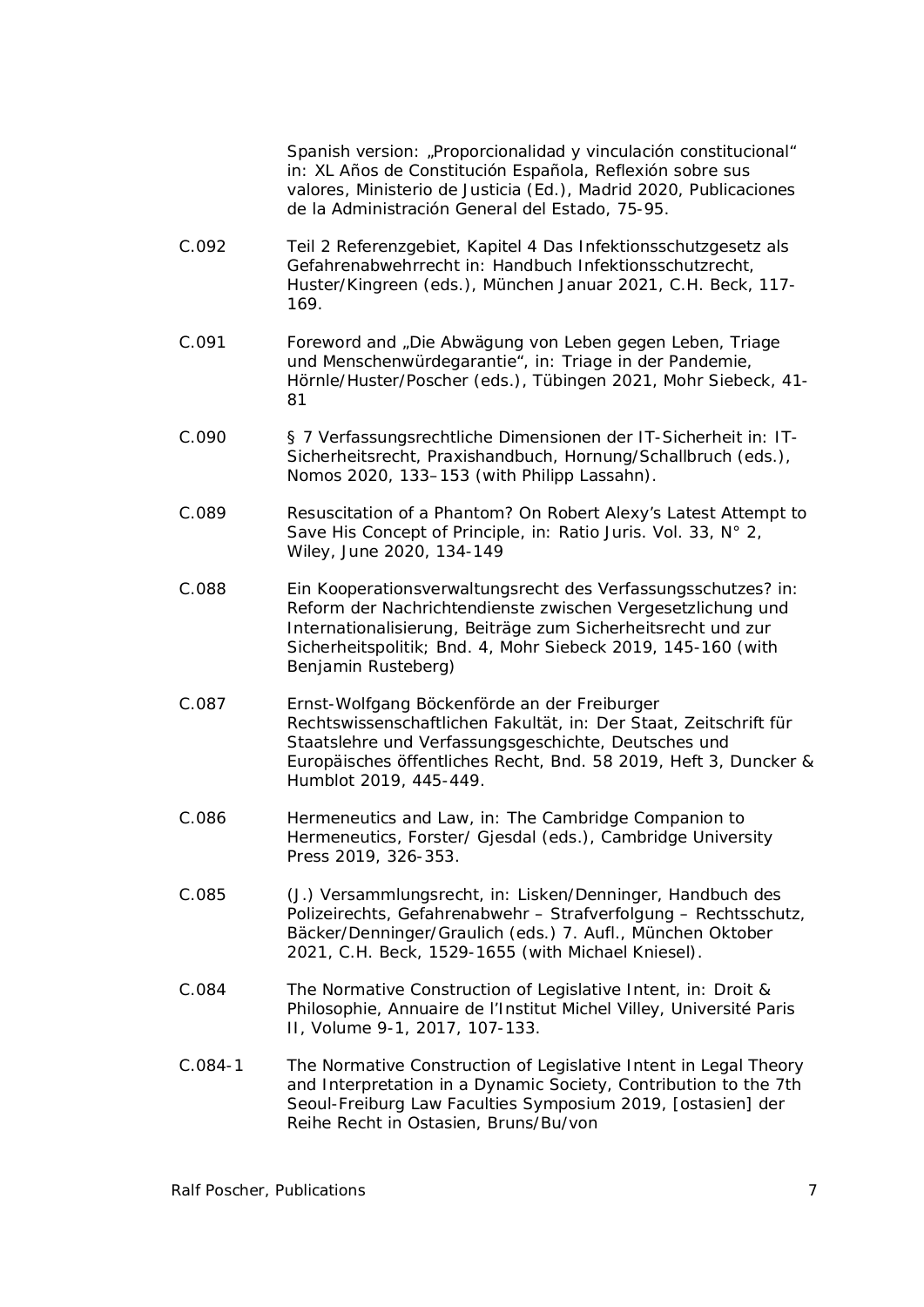Hein/Meier/Merkt/Pawlik/Takahashi/Vöneky (eds.), Vol. 19, Baden-Baden 2021, Nomos, 13-46

- C.083 Legal Construction between Legislation and Interpretation, in: Relationship between the Legislature and the Judiciary, Hein/Merkt/Meier/Bruns/Bu/Vöneky/Pawlik/Takahashi (eds.), Nomos 2017, 41-67.
- C.082 Die Koalitionsfreiheit als ausgestaltungsbedürftiges und ausgestaltungsfähiges Grundrecht, in: Recht der Arbeit (RdA), volume 4/2017, 235-245.
- C.081 Verfassungswandel Eine sprachtheoretische Erläuterung, in: Verfassungsentwicklung I, Jestaedt/Suzuki (eds.), Mohr Siebeck 2017, 201-215.

Japanese Version in: Verfassungsentwicklung I, Suzuki/Jestaedt/Koyama/Poscher (eds.), Shinzansha Verlag 2017, 231-248.

- C.080 The Right to Data Protection: A No-Right Thesis, in: Privacy and Power: A Transatlantic Dialogue in the Shadow of the NSA-Affair, A. Miller ed., Cambridge University Press 2017, 129-142.
- C.079 The common error in theories of adjudication: An Inferentialist Argument for a Doctrinal Conception, in: The Pragmatic Turn in Law. Inference and Interpretation in Legal Discourse, Giltrow/Stein eds., Walter de Gruyter 2017, 307-334.
- C.078 The Hermeneutic Character of Legal Construction, in: Law's Hermeneutics: Other Investigations, Glanert/Girard eds. Routledge 2017, 207-227.
- C.077 Vagueness and Law. Philosophical and Legal Perspectives, in: Vagueness and Law, Keil/Poscher eds., Oxford University Press 2016, 1-20 (with Geert Keil).
- C.076 An Intentionalist Account of Vagueness. A legal perspective, in: Vagueness and Law, Keil/Poscher eds., Oxford University Press 2016, 65-93.
- C.075 Why We Argue About the Law: An Agonistic Account of Legal Disagreement, in: Metaphilosophy of Law, Banas/Dyrda/Gizbert-Studnicki eds., Hart Publishing 2016, 191-225.
- C.074 The Ultimate Force of the Law: On the Essence and Precariousness of the Monopoly on Legitimate Force, in: Ratio Juris, Vol. 29, N° 3, Wiley, Sept. 2016, 311-322.
- C.073 Tendencies in Public Civil Security Law, in: European Journal for Security Research, Vol. 1, Nr. 1, Springer International Publishing 2016, 59-76.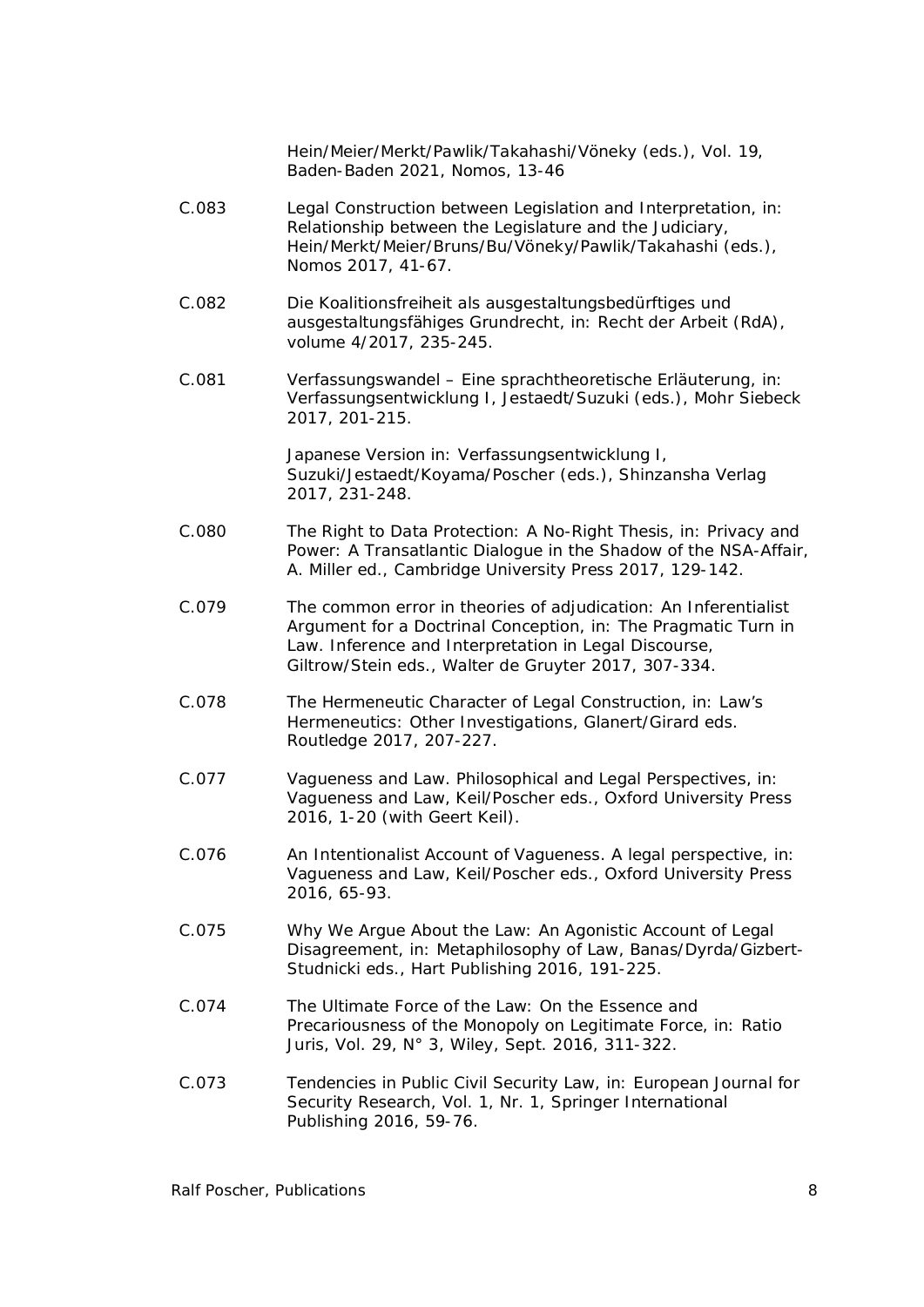- C.072 Staatsaufsicht und Datenschutz Letzter weißer Fleck auf der datenschutzrechtlichen Landkarte?, in: DVBl, Heft 20/2015, 1273-1282 (with Johannes Buchheim)
- C.071 The Common Error in Theories of Adjudication. An Argument for a Doctrinal Conception, in: F. C. Eickhoff (ed.), Wissen, Epistemologische Überlegungen aus verschiedenen Disziplinen, Reihe Septem, volume 4, Rombach Verlag 2015, 51-76.
- C.070 Theory of a Phantom. The Principles Theory's Futile Quest for its Object, in: Proceedings of the Special Workshop "Alexy's Theory of Law" held at the 26<sup>th</sup> World Congress of the International Association for Philosophy of Law and Social Philosophy in Belo Horizonte (2013), 2015, ARSP Beiheft 144, Franz Steiner Verlag, Nomos, 129-148.
- C.069 Hermeneutics, Jurisprudence and Law in: Jeff Malpas/Hans-Helmuth Gander, The Routledge Companion to Hermeneutics, Routledge 2014. 451-465.
- C.068 Interpretation and Rule-Following in Law. The Complexity of Easy Cases, in: Araszkiewicz/Banaś/Gizbert-Studnicki/Pleszka (eds.), Problems of Normativity, Rules and Rule-Following Springer 2014, 281-293.
- C.067 Rechtsdogmatik als hermeutische Disziplin. Zum interpretativen Charakter der Rechtsfortbildung, in: Die Verfassung als Aufgabe von Wissenschaft, Praxis und Öffentlichkeit. Freundesgabe für Bernhard Schlink zum 70. Geburtstag, Heidelberg 2014, C. F. Müller Verlag, 203-219.
- C.066 Die Aufgabe des Verfassungsschutzes. Zur funktionalen Trennung von Polizei und Nachrichtendiensten, in: Kritische Justiz, No. 1/2014, volume 47, 57-71, (with Benjamin Rusteberg).
- C.065 Why We Argue About the Law. An Agonal Account of Legal Disagreement, under review for Jurisprudence.
- C.064 The Moral and Legal Risks of Interventions: Comment, Journal of Institutional and Theoretical Economics (JITE), 170(1), 100-104, published Online First January 17, DOI: 10.1628/093245614X13871986329162.
- C.063 Surveillance and Data Protection in the Conflict between European and American Legal Cultures, Ralf Poscher, Russell Miller, in: American Institute for Contemporary German Studies, 9.12.2013
- C.062 Kampf der Kulturen. Ralf Poscher, Russell Miller, in: Frankfurter Allgemeine Zeitung, 29.11.2013, No. 278, p. 7.
- C.061 Was Juristen besser können als Ethiker: Ein interdisziplinäres Argument für die gerichtliche Kontrolle von Ethikkommissionen,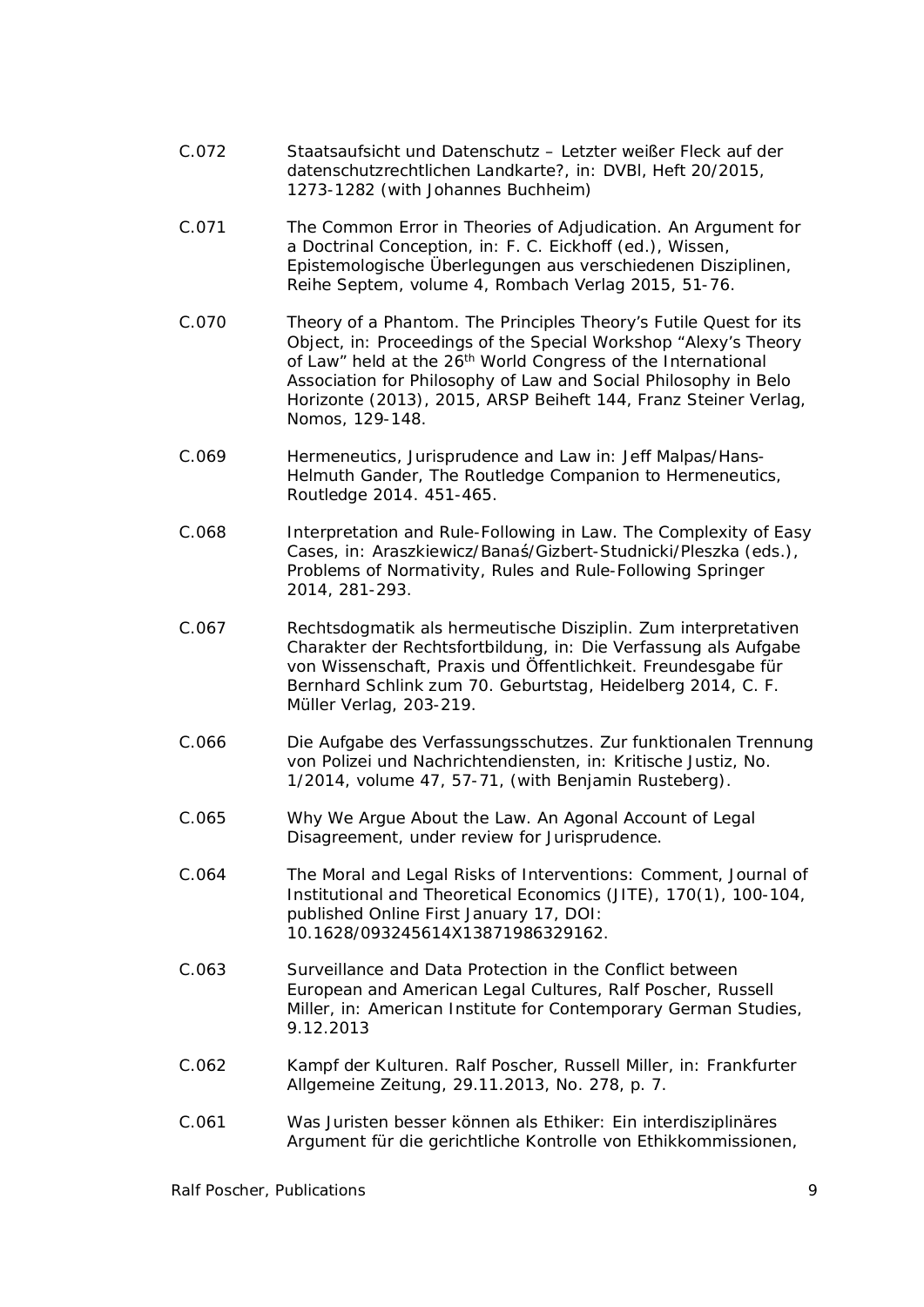in: Silja Vöneky, Britta Beylage-Haarmann, Anja Höfelmeier, Anna-Katharina Hübler (Hrsg.), Ethik und Recht-Die Ethisierung des Rechts; Ethics and Law-The Ethicalization of Law, Heidelberg 2013, Springer, 433-441.

- C.060 Die vorläufige Vollstreckung im Verwaltungsrecht, in: Alexander Bruns, Christoph Kern, Joachim Münch, Andreas Piekenbrock, Astrid Stadler, Dimitrios Tsikrikas (Hrsg.), Internationales, Europäisches und ausländisches Recht, Festschrift für Rolf Stürner zum 70. Geburtstag, Tübingen 2013, Mohr Siebeck, 1941-1957.
- C.059 Öffentliche Ordnung und Grundgesetz. Zur verfassungsrechtlichen Einhegung eines rechtsstaatlichen Risikos, in: Dirk Heckmann, Ralf P. Schenke, Gernot Sydow (Hrsg.), Verfassungsstaatlichkeit im Wandel, Festschrift für Thomas Würtenberger zum 70. Geburtstag, Berlin 2013, Duncker & Humblot, 1030-1045.
- C.058 Wozu Juristen streiten, in: Juristen Zeitung, No. 1/2013, 1-11.
- C.057 Der juristische Eigenstand der Verfassung, in: Arno Scherzberg, Osman Can, Ilyas Dogan (Hrsg.), Verfassungstheorie und Verfassungsgebung, Berlin 2012, LIT Verlag, 27-47.
- C.056 Das Recht auf Bildung im Völkerrecht und seine Bedeutung für das innerstaatliche Recht, in: Wolfram Cremer, Jörg Ennuschat, Ralf Poscher, Johannes Rux, Hinnerk Wissmann (Hrsg.), Selektion und Gerechtigkeit in der Schule, Baden-Baden 2012, Nomos, 35-58.
- C.055 Funktionenordnung des Grundgesetzes, in: Wolfgang Hoffmann-Riem, Eberhard Schmidt-Aßmann, Andreas Voßkuhle (Hrsg.), Grundlagen des Verwaltungsrechts, Bd. 1, 2. Aufl., München 2012, C.H. Beck, 543-584.
- C.054 Die Polizei im Verfassungsgefüge, in: Hans Lisken, Erhard Denninger (Hrsg.), Handbuch des Polizeirechts, 5. Aufl., München 2012, C.H. Beck, 97-123 (with Erhard Denninger).
- C.053 Versammlungsrecht, in: Hans Lisken, Erhard Denninger (Hrsg.), Handbuch des Polizeirechts, 5. Aufl., München 2012, C.H. Beck, 1133-1241 (with Michael Kniesel).
- C.052 Die Komplexität der Differenzen. Zu den transatlantischen Unterschieden im Umgang mit dem internationalen Terrorismus, in: Thomas Würtenberger, Christoph Gusy, Hans-Jürgen Lange (Hrsg.), Innere Sicherheit im Europäischen Vergleich, Berlin 2012, LIT Verlag, 139-148.
- C.051 Die Zukunft der informationellen Selbstbestimmung als Recht auf Abwehr von Grundrechtsgefährdungen, in: Hans-Helmut Gander, Walter Perron, Ralf Poscher, Gisela Riescher, Thomas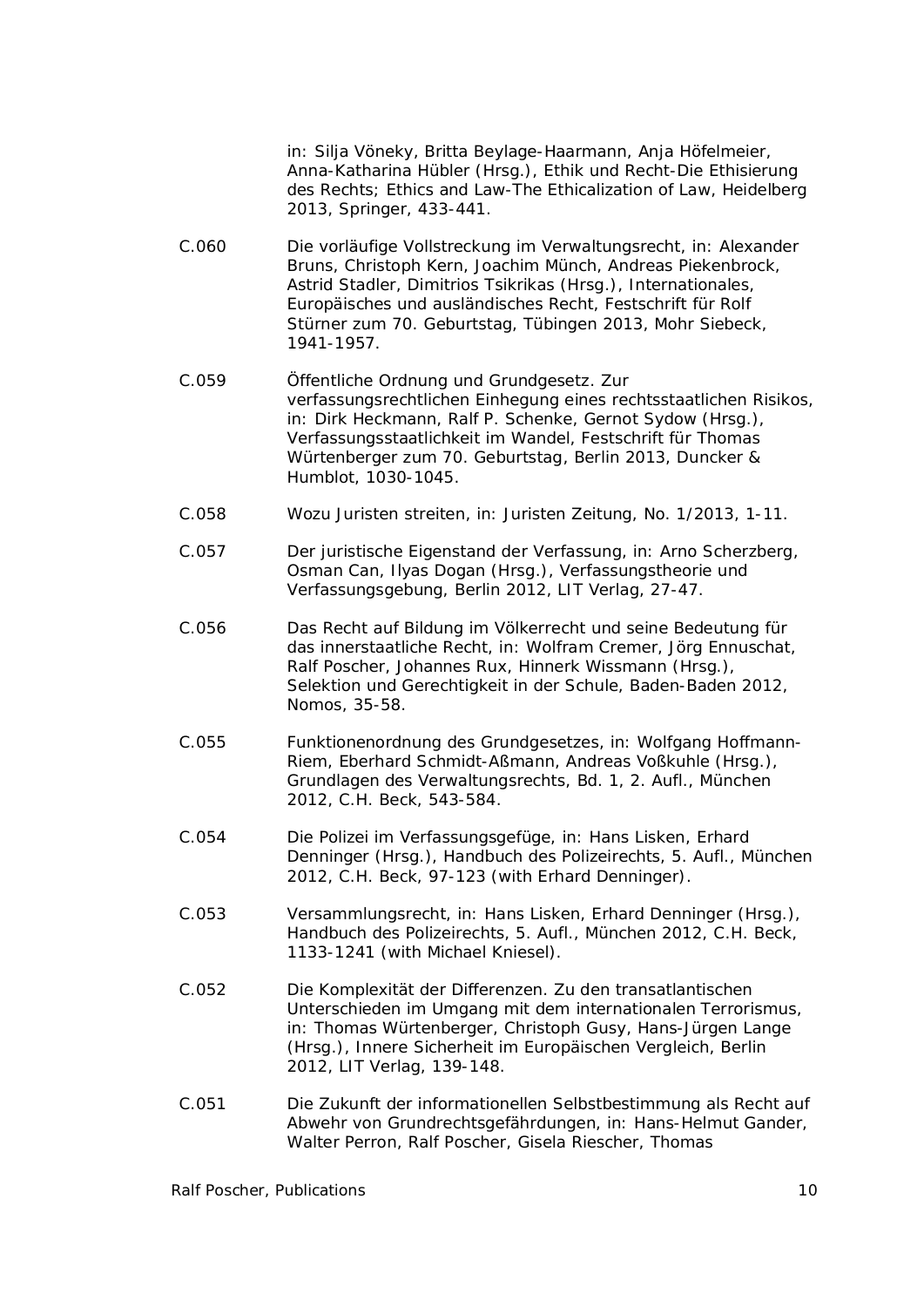Würtenberger (Hrsg.), Resilienz in der offenen Gesellschaft, Baden-Baden 2012, Nomos, 167-190.

C.050 Ambiguity and Vagueness in Legal Interpretation, in: Lawrence Solan and Peter Tiersma (eds.), Oxford Handbook of Language and Law, Oxford, Oxford University Press 2012, 128-144.

> Portuguese Version: Ambiguidade e vagueza na interpretação jurídica, Revista de Estudos Constitucionais, Hermenêutica e Teoria do Direito, 2016, 272-285.

- C.049 The Principle Theory: How Many Theories and What is Their Merit?, in: M. Klatt (ed.), Institutionalized Reason. The Jurisprudence of Robert Alexy, New York, Oxford University Press 2012, 218-247.
- C.048 Geteilte Missverständnisse. Theorien der Rechtsanwendung und des Beurteilungsspielraums der Verwaltung – zugleich eine Kritik der normativen Ermächtigungslehre, in: Ivo Appel, Georg Hermes, Christoph Schönberger (Hrsg.), Öffentliches Recht im offenen Staat, Festschrift für Rainer Wahl zum 70. Geburtstag, Schriften zum Öffentlichen Recht, Bd. 1187, Berlin 2011, Duncker & Humblot, 527-551.
- C.047 Die materielle Verfassungswidrigkeit des Sächsischen Versammlungsgesetzes, in: SächsVBl., No. 8/2011, 173-182 (with Benjamin Rusteberg).
- C.046 Bildungsdienstleistungen und GATS unter besonderer Berücksichtigung der Grundschulen und der weiterführenden Schulen in Deutschland, in: Zeitschrift für Europarechtliche Studien, No. 1/2011, 115-162 (with Wolfram Cremer and Thomas Langer).
- C.045 Sicherheitsverfassungsrecht im Wandel, in: Stefan Korioth, Thomas Vesting (Hrsg.), Der Eigenwert des Verfassungsrechts, Tübingen 2011, Mohr Siebeck, 245-262.
- C.044 Die Klausur im Polizeirecht, in: Teil 1: JuS 10/2011, 888-893, Teil 2: JuS 11/2011, 984-989, Teil 3: JuS 12/2011, 1082-1087, Teil 4: JuS 01/2012, 26-32 (with Benjamin Rusteberg).
- C.043 Theorie eines Phantoms. Die erfolglose Suche der Prinzipientheorie nach ihrem Gegenstand, in: Rechtswissenschaft, No. 4/2010, 349-372.

Spanish Version: Theoría de un fatasma: la búsqueda infructuosa de la teoría de los principios por su objeto, in: Los principios y la interpretación judicial de los derechos fundamentales. Homenaje a Robert Alexy en su 70 Aniversario, María Elóseguiitxaso (Coordinadora), fundación Manuel Giménez Abad, Zaragoza 2016, 111-141.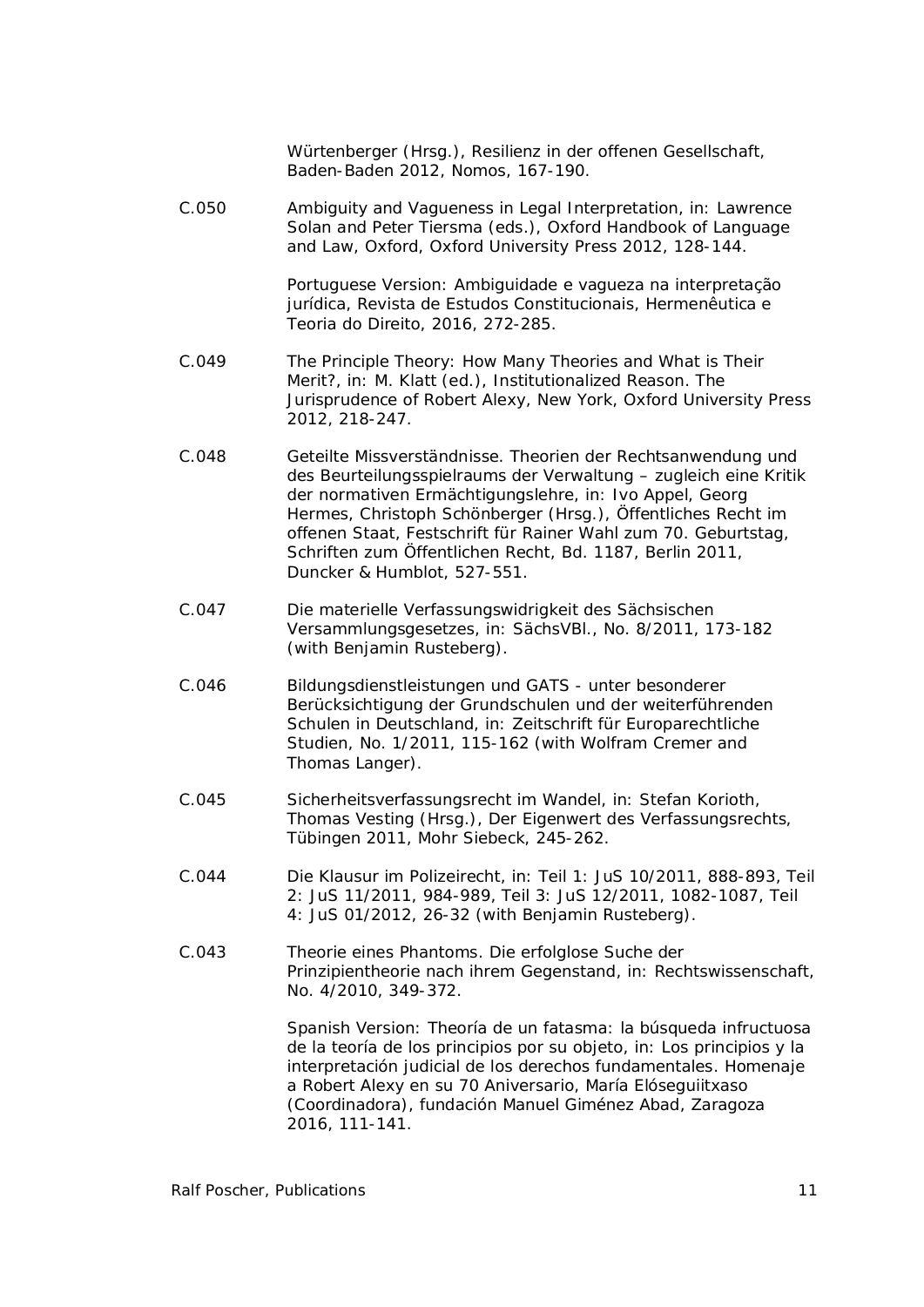Portuguese Version: Teoria de um Fantasma - A Malsucedida Busca da Teoria dos Princípios pelo seu Objeto, in: Campos, Ricardo (Hrsg.). Crítica da Ponderação: Método Constitucional entre a Dogmática Jurídica e a Teoria Social. São Paulo, Saraiva Verlag, 2015, S. 63-96.

- C.042 Radikalenerlass für Kindertagesstätten und Tagesmütter?, in: NJW, No. 34/2010, NJW-aktuell, 10 f.
- C.041 Insights, Errors and Self-misconceptions of the Theory of Principles, in: Ratio Juris, No. 4/2009, 425-454 and in: Archives for Legal Philosophy and Sociology of Law, Bejing, No. 18/2013, 226-270.

Spanish Version: El autoconocimiento, los errores y la nociones erróneas que la teoría de los principios tiene de sí misma, in : La ponderación en el derecho, Montealegre Lynett / Bautista Pizarro / Vergara Pena (Hrsg.), Universidad Externado de Colombia, 2014, 219-258.

C.040 The Hand of Midas: When Concepts Turn Legal, or Deflating the Hart-Dworkin Debate, in: Jaap C. Hage, Dietmar von der Pfordten (ed.), Concepts in Law, Dordrecht u.a. 2009, Springer, 99-116.

> Portuguese Version: A mão de Midas: quando conceitos se tornam jurídicos ou esvaziam o debate Hart-Dworkin, Revista de Estudos Constitucionais, Hermenêutica e Teoria do Direito, 2018, 2-13.

- C.039 Das Abwehrrecht an der Grundlinie des Liberalismus. Ein deutsch-amerikanischer Verfassungsvergleich, in: Claus Pias (Hrsg.), Abwehr: Modelle - Strategien - Medien, 2009, 83-100.
- C.038 Verbindliche Orientierung: Das Recht auf Bildung im Völkerrecht, in: Erziehung und Wissenschaft, No. 3/2009, 19-21.
- C.037 Menschenwürde und Kernbereichsschutz. Von den Gefahren einer Verräumlichung des Grundrechtsdenkens, in: Juristen Zeitung 2009, 269-277 und Humboldt Forum Recht No. 7/2010.

Japanese Version in: Comparative Law Review, Japan, No. 3/2012.

- C.036 Terrorism and the Constitution. Looking at the German Case, in: Dissent, No. 1/2009, 13-18.
- C.035 Eingriffsschwellen im Recht der inneren Sicherheit. Ihr System im Licht der neueren Verfassungsrechtsprechung, in: Die Verwaltung, No. 3/2008, 345-374.

Japanese version in: The Hokkaido Law Review, Vol. 65, Nov. 2014, No. 4, 131-166.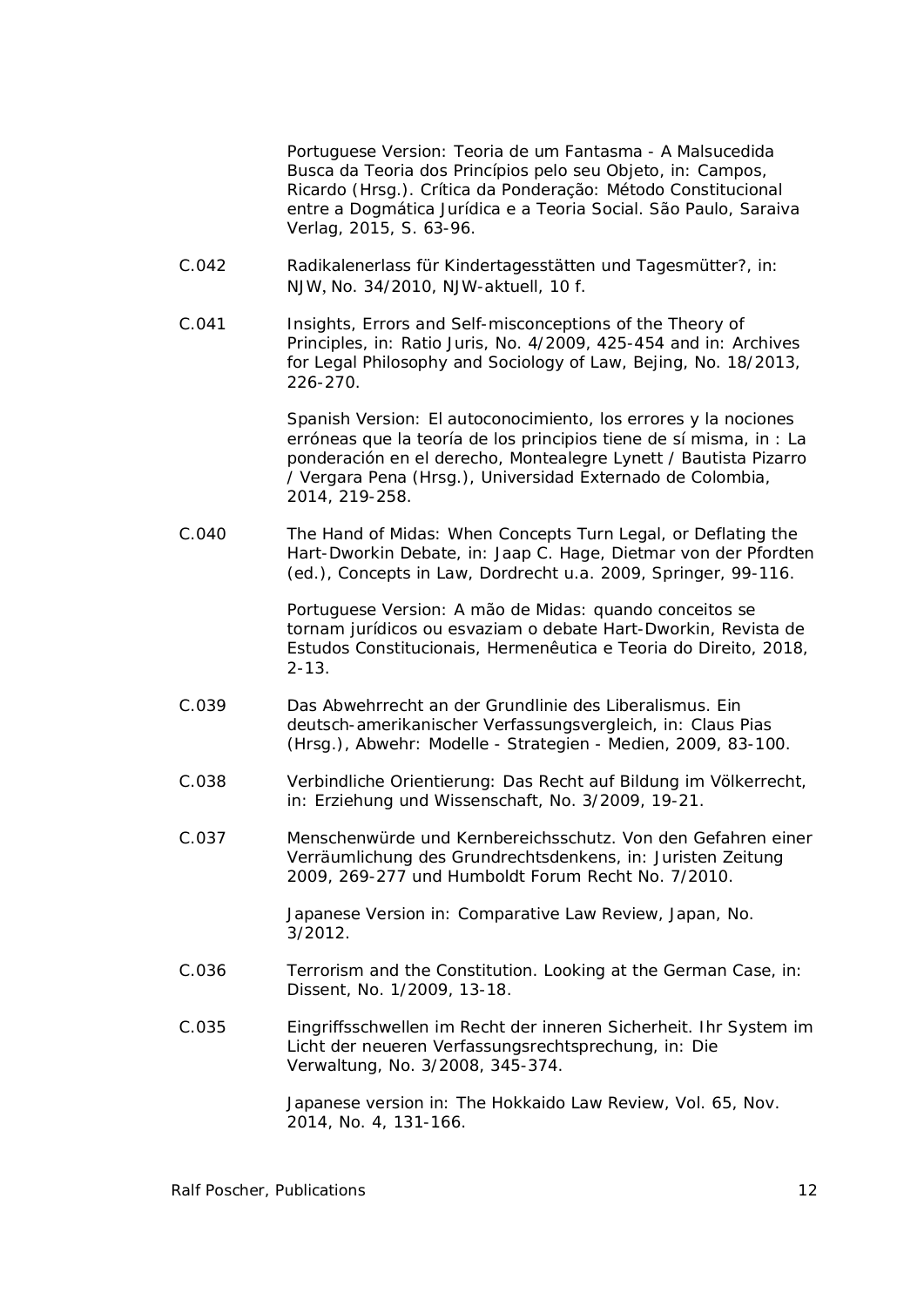- C.034 Die rechtstheoretische Bedeutung des Juristendeutsch. Ein Beitrag zur Hart-Dworkin-Debatte, in: Hermann Butzer, Markus Kaltenborn, Wolfgang Meyer (Hrsg.), Organisation und Verfahren im sozialen Rechtsstaat, Festschrift für Friedrich E. Schnapp zum 70. Geburtstag, Berlin 2008, Duncker & Humblot, 797-813.
- C.033 Am Fuß der Kathedrale. Von den Bedingungen, Grenzen und Kosten eines idealistischen Systemanspruchs im Recht, in: Oliver Lepsius, Matthias Jestaedt (Hrsg.), Rechtswissenschaftstheorie, Tübingen 2008, Mohr Siebeck, 105-112.
- C.032 Das Verfassungsrecht vor den Herausforderungen der Globalisierung, in: VVDStRL, Bd. 67, 2008, 163-192.
- C.031 Integration und Recht: Religionsrechtliche Konflikte vor den Verwaltungsgerichten in Nordrhein-Westfalen, in: Markus Hero, Volkhard Krech, Helmut Zander (Hrsg.), Religiöse Vielfalt in Nordrhein-Westfalen. Ein Beispiel der Globalisierung vor Ort, Paderborn 2007, Ferdinand Schöningh, 179-189.
- C.030 Die gefahrenabwehrrechtliche Verantwortlichkeit. Zugleich ein Beitrag zur Lehre von der rechtswidrigen Verursachung, in: Jura, No. 11/2007, 801-810.
- C.029 Religion und Verfassungstreue. Konstitutionalisierung der Religion – Sakralisierung der Verfassung?, in: Janbernd Oebecke, Bodo Pieroth, Emanuel Towfigh (Hrsg.), Islam und Verfassungsschutz, Peter Lang 2007, 11-35.
- C.028 Versammlungsrecht, in: Hans Lisken, Erhard Denninger (Hrsg.), Handbuch des Polizeirechts*,* 4. Aufl., München 2007, C.H. Beck, 1009-1110 (with M. Kniesel).
- C.027 Einsichten, Irrtümer und Selbstmissverständnis der Prinzipientheorie,in: Jan-Reinard Sieckmann (Hrsg.), Prinzipientheorie der Grundrechte, Baden-Baden 2007, Nomos, 59-79.

Spanish Version in: Aciertos, errores y falso autoconcepto de la teoría de los principios, in: Jan-R. Sieckmann (ed.), La teoría principialista de la derechos fundamentales, 2011, 71-92.

Japanese Version in: Comparative Law Review, Japan, No.  $3/2012$ .

C.026 Religions- oder Religionskundeunterricht? Eine Fallstudie zu einer verfassungsrechtlichen Dichotomie am Beispiel des Bremer Unterrichts in Biblischer Geschichte, in: Recht der Jugend und des Bildungswesens, No. 4/2006, 460-474.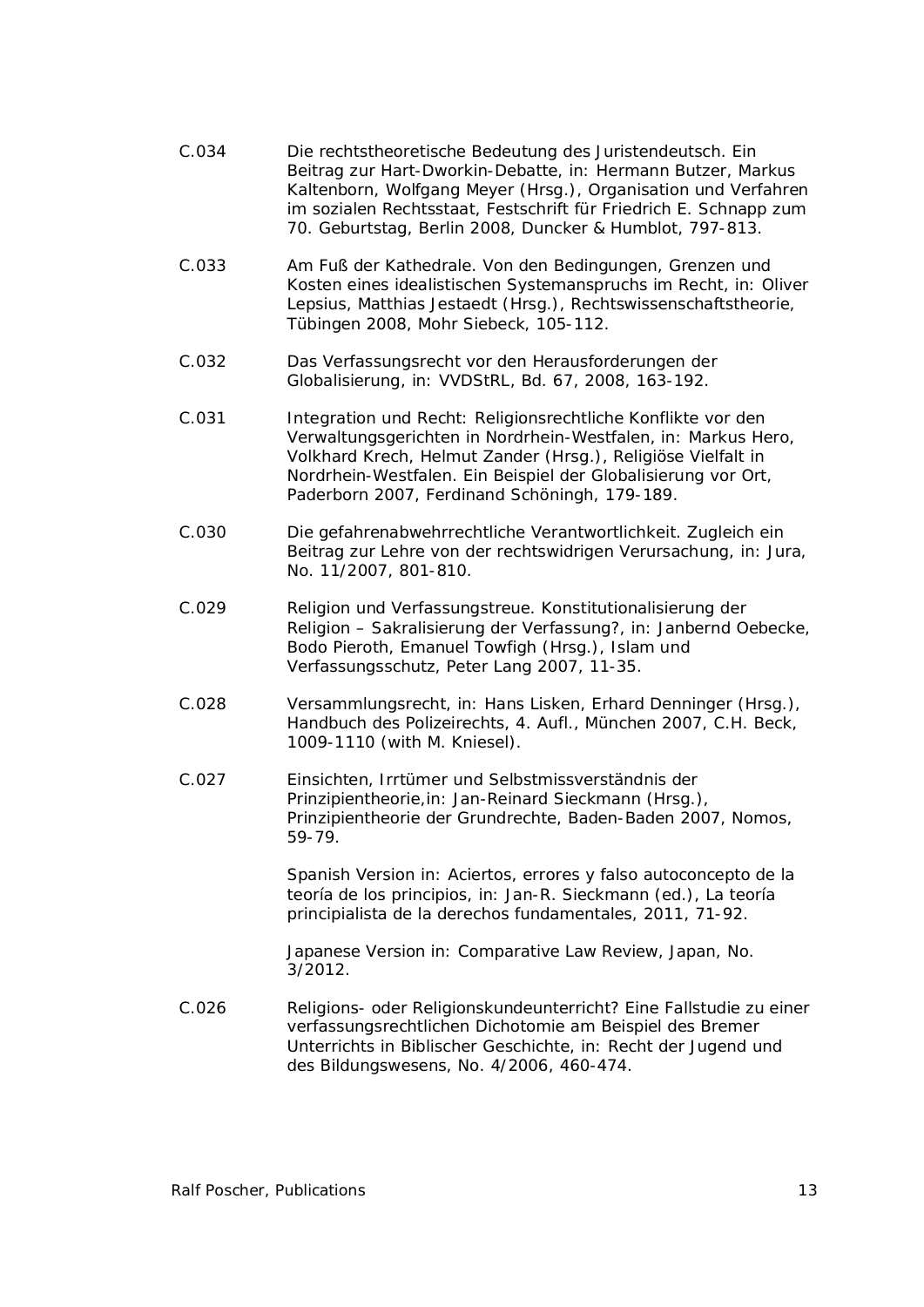- C.025 Recht und Gewalt von den Anstrengungen des staatlichen Gewaltmonopols, in: Rubin Wissenschaftsmagazin, Sonderheft 2007, 12-17.
- C.024 Menschenwürde als Tabu. Die verdeckte Rationalität eines absoluten Rechtsverbots der Folter, in: Gerhard Beestermöller, Hauke Brunkhorst (Hrsg.), Rückkehr der Folter. Der Rechtsstaat im Zwielicht, München 2006, Beck'sche Reihe, 75-87.

Japanese Version in: Comparative Law Review, Japan, No.4/2013.

C.023 Menschenwürde im Staatsnotstand, in: Wolfgang Lenzen (Hrsg.), Ist Foltern (in Ausnahmefällen) erlaubt?, Paderborn 2006, Mentis, 48-65. Also published in: Petra Bahr, Hans Michael Heinig (Hrsg.), Menschenwürde in der säkularen Verfassungsordnung, Tübingen 2006, Mohr Siebeck, 215-231.

> And in: Schriftenreihe Hofgeismarer Protokolle, Die Wahl der Qual, Michael Goldbach (Hrsg.), Evangelische Akademie Hofgeismar, 2006, 53-69.

Japanese Version in: Comparative Law Review, Japan, No.3/2012.

- C.022 Freiheit*,* in: Werner Heun, Martin Honecker, Jörg Hausstein, Martin Morlok, Joachim Wieland (Hrsg.), Evangelisches Staatslexikon, Stuttgart 2006, Kohlhammer, 633-642.
- C.021 Grundrechte, in: Werner Heun, Martin Honecker, Jörg Hausstein, Martin Morlok, Joachim Wieland (Hrsg.), Evangelisches Staatslexikon, Stuttgart 2006, Kohlhammer, 909-922.
- C.020 Funktionenordnung des Grundgesetzes, in: Wolfgang Hoffmann-Riem, Eberhard Schmidt-Aßmann, Andreas Voßkuhle (Hrsg.), Handbuch der Verwaltungsrechtswissenschaft, Bd. 1, Methoden, Maßstäbe, Aufgaben, Organisation, München 2006, C.H. Beck, 493-532.
- C.019 Die Rechtsstellung ausländischer und internationaler Schulen unter dem Grundgesetz. Verfassungsrechtliche Anforderungen an die Internationalisierung des Privatschulangebots, in: Recht der Jugend und des Bildungswesen 2005, 244-254 (with Michael Neupert).
- C.018 Rechtsprechung und Verfassungsrecht, in: Wilfried Erbguth, Johannes Masing (Hrsg.), Die Bedeutung der Rechtsprechung im System der Rechtsquellen: Europarecht und nationales Recht, Stuttgart 2005, Boorberg, 127-150.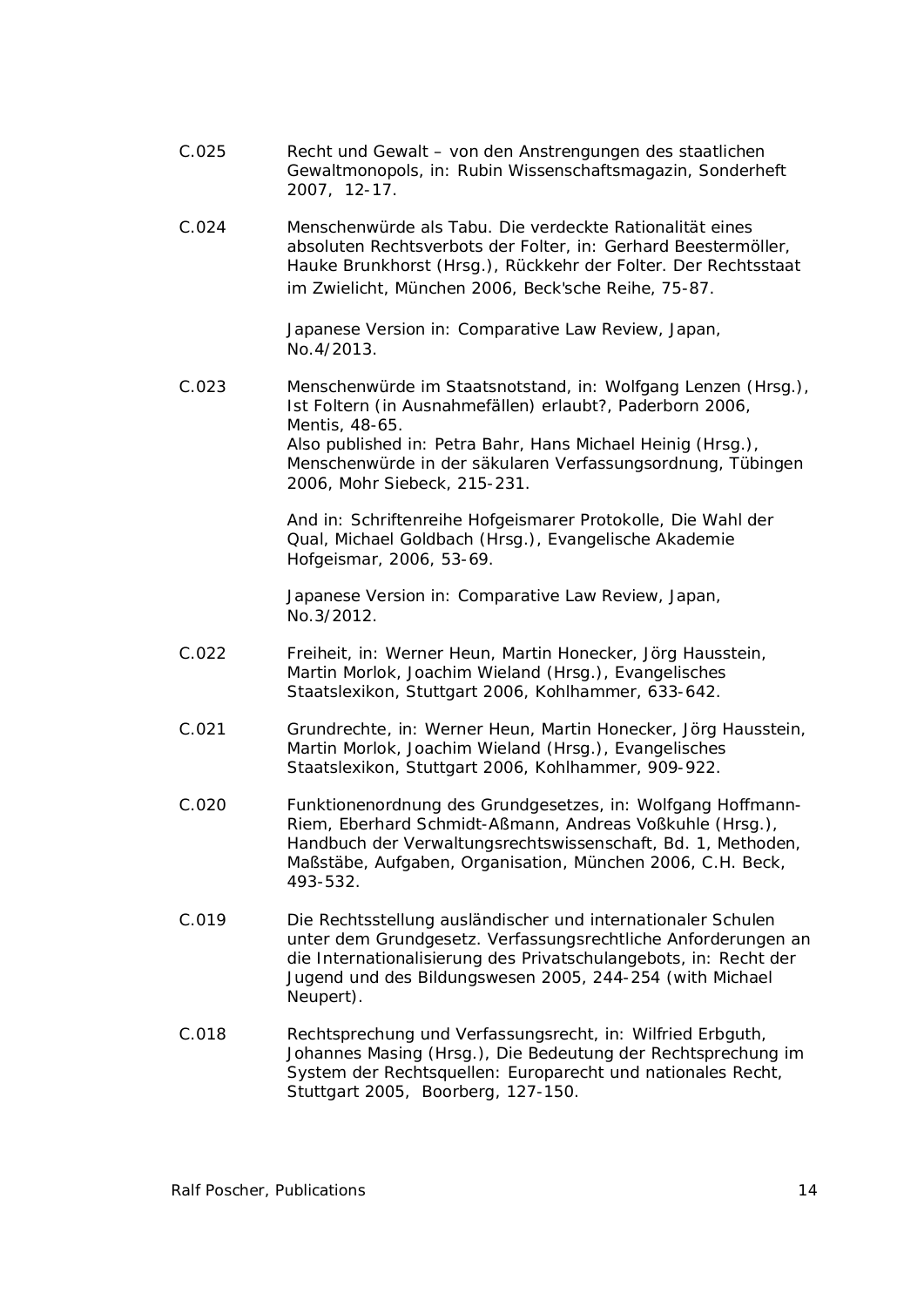Polish Version in: Bogdan Dolnicki (ed.), Znaczenie Orzeczenictwa W Systemie Źródeł Prawa – Prawo Europejskie A Prawo, Katowice 2005, Branta, 102-121.

- C.017 Neue Rechtsgrundlagen gegen rechtsextremistische Versammlungen, in: NJW, No. 19/2005, 1316-1319.
- C.016 "Die Würde des Menschen ist unantastbar", in: JZ, No. 15/16/2004, 756-762.
- C.015 Entwicklung des Versammlungsrechts 2000 bis 2003, in: NJW, No. 7/2004, 422-429 (with Michael Kniesel).
- C.014 Spinoza and the Paradox of Toleration, in: Cardozo Law Review No. 2/2003, Symposium Spinoza's Law, 715-728.

Spinoza und das Paradox der Toleranz, in: Christoph Enders, Michael Kahlo (Hrsg.), Toleranz als Ordnungsprinzip?, Paderborn 2007, Mentis, 129-144.

- C.013 Das Weimarer Wahlrechtsgespenst, in: Christoph Gusy (Hrsg.), Weimars lange Schatten. "Weimar" als Argument nach 1945, Schriftenreihe des Zentrums für interdisziplinäre Forschung der Universität Bielefeld, Baden-Baden 2003, Nomos, 256-280.
- C.012 Wahrheit und Recht. Die Wahrheitsfragen des Rechts im Lichte der deflationären Wahrheitstheorie, in: ARSP, No. 2/2003, 200- 215.
- C.011 Entscheidungs-, aber nicht ergebnislos: Das verfassungsgerichtliche Verfahren um das Lehrfach Lebensgestaltung- Ethik-Religionskunde (LER), in: Recht der Jugend und des Bildungswesens, No. 4/2002, 380-388.
- C.010 Vereinsverbote gegen Religionsgemeinschaften?, in: KritV, No. 3/2002, 298-310.
- C.009 Der Gefahrverdacht. Das ungelöste Problem der Polizeirechtsdogmatik, in: NVwZ, No. 2/2001, 141-147.
- C.008 Heinrich Triepel, in: Arthur J. Jacobson, Bernhard Schlink (eds.), A Jurisprudence of Crisis, Berkeley 2000, University of California Press, 171-176.
- C.007 Vom Werterelativismus zu einer pluralistischen Demokratietheorie. Gustav Radbruchs rechtsphilosophisch begründete Parteienstaatslehre, in: Christoph Gusy (Hrsg.), Demokratisches Denken in der Weimarer Republik, Schriftenreihe des Zentrums für interdisziplinäre Forschung der Universität Bielefeld, 2000, 191-220.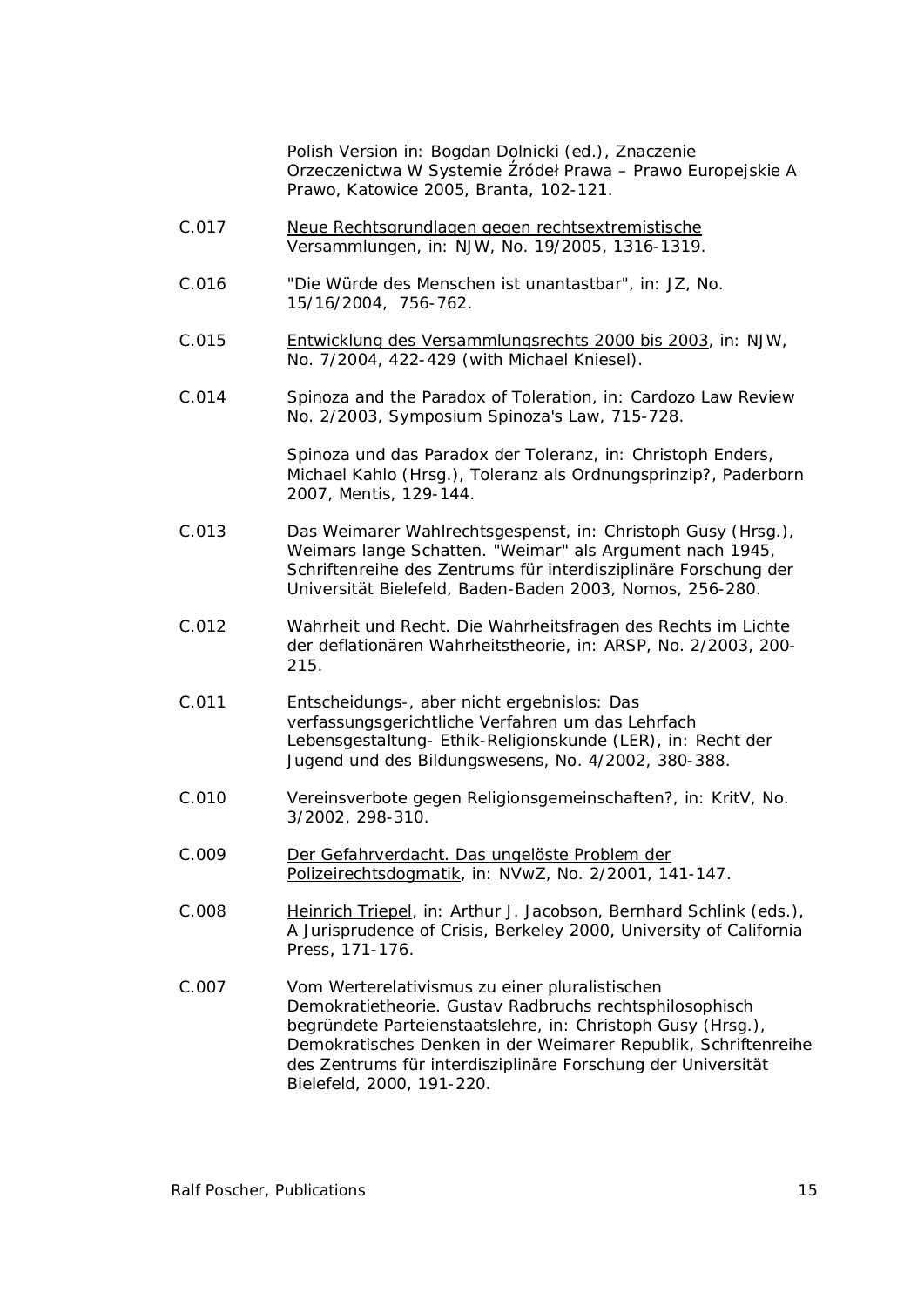| C.006 | Totalität-Homogenität-Zentralität-Konsistenz. Zum                 |
|-------|-------------------------------------------------------------------|
|       | verfassungsrechtlichen Begriff der Religionsgemeinschaft, in: Der |
|       | Staat, No. 1/2000, 47-67.                                         |

- C.005 Die Grundrechte der Weimarer Reichsverfassung, in: Kai Artinger (Hrsg.), Grundrechte im Spiegel des Plakats von 1919 bis 1999, Deutsches Historisches Museum, Berlin 2000, 25-29.
- C.004 Verfassungsfeiern in verfassungsfeindlicher Zeit, in: Ralf Poscher (Hrsg.), Der Verfassungstag. Reden deutscher Gelehrter zur Feier der Weimarer Reichsverfassung, Baden-Baden 1999, Nomos, 11- 50.
- C.003 Verwaltungsakt und Verwaltungsrecht in der Vollstreckung. Zur Geschichte, Theorie und Dogmatik des Verwaltungsvollstreckungsrechts, in: Verwaltungsarchiv No. 1/1998, 111-136.
- C.002 Die Opposition als Rechtsbegriff, in: AöR, No. 3/1997, 444-468.
- C.001 Landesgrundrechte und Bundesrecht, in: NJ, No. 7/1996, 351- 356.

#### *Reviews*

- D.05 David Kuch, Die Autorität des Rechts, in: Archiv des Öffentlichen Rechts 2018, Bd. 143, Heft 3, 514-516.
- D.04 Rainer Forst, Toleranz im Konflikt, in: Kritische Justiz 2007, 312- 314.
- D.03 Wolfgang Roth, Die Grundrechte Minderjähriger im Spannungsfeld selbstständiger Grundrechtsausübung, elterlichen Erziehungsrechts und staatlicher Grundrechtsbindung, in: AöR 2005, 1-3.
- D.02 Stefan Vogenauer, Die Auslegung von Gesetzen in England und auf dem Kontinent. Eine Rechtsvergleichende Untersuchung der Rechtsprechung und ihrer historischen Grundlagen, Bd. 1 and 2, in: Der Staat 2003, 637-642.
- D.01 Manfred Herbert, Rechtstheorie als Sprachtechnik. Zum Einfluß Wittgensteins auf die Rechtstheorie, in: Rechtstheorie 1996, 591- 596.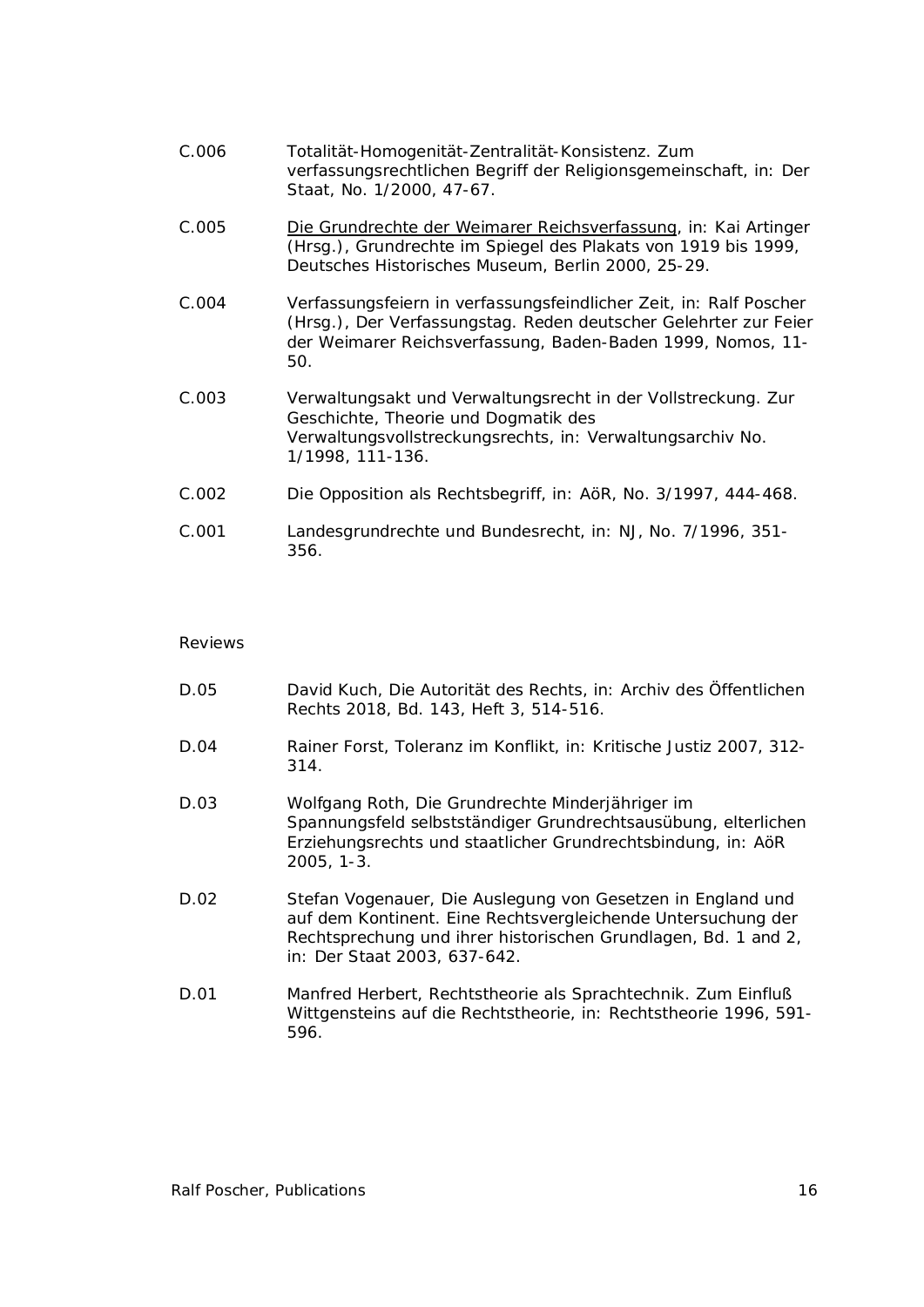### *Comments on judgments*

- E.07 Comment on judgment regarding to BVerfG vom 19.12.2000 2 BvR 1500/97 (Zeugen Jehovas), in: NJ 2000, 363-364.
- E.06 Comment on judgment regarding to BVerfG vom 23.2.2000 6 C 5/99 (Revisibilität des Begriffs der Religionsgemeinschaft), in: NJ 2000, 439-440.
- E.05 Comment on judgment regarding to BVerwG vom 17.6.1998 6 C 11/97 (Ethikunterricht), in: NJ 1999, 156-157.
- E.04 Comment on judgment regarding to OVG Frankfurt/Oder vom 12.8.1998 – 4 B 31/98 (Vollzugsfolgenbeseitigungsanspruch), in: NJ 1999, 105-106.
- E.03 Comment on judgment regarding to OVG Weimar vom 29.8.1997 - 2 ZEO 1037/97, 2 EO 1038/97 (Auflösung einer Versammlung), in: NJ 1998, 105-107.
- E.02 Comment on judgment regarding to VerfGH Sachsen Anhalt vom 29.5.1997 - 1/96 (Oppositionsstatus einer Landtagsfraktion), in: NJ 1997, 482-483.
- E.01 Comment on judgment regarding to BVerfG vom 21.2.1995 1 BvR 1397/93 (Sonderkündigungen nach dem Einigungsvertrag), in: AuR 1996, 68-72.

#### *Varia*

| F.23 | Überwachungsbarometer für Deutschland. Ein Modellkonzept. (with<br>Kilchling/Landerer) Friedrich-Naumann-Stiftung für die Freiheit<br>25.01.2022, https://freiheit.org/ueberwachungsbarometer |
|------|-----------------------------------------------------------------------------------------------------------------------------------------------------------------------------------------------|
| F.22 | Newspaper article, Was wirklich spaltet - Corona-Impfung: Die Politik<br>darf sich einer Rechtspflicht nicht ohne Not begeben" section State<br>and Law, FAZ on 02/12/2021                    |
|      | English translation "What really divides us" published by Max Planck<br>Law bloq on 18/02/2022,<br>https://law.mpg.de/perspectives/2022/02/18/what-really-divides-<br>us/                     |

F.21 Interview with Latest Thinking presenting the research project "Überwachungsgesamtrechnung", published on 25/08/2021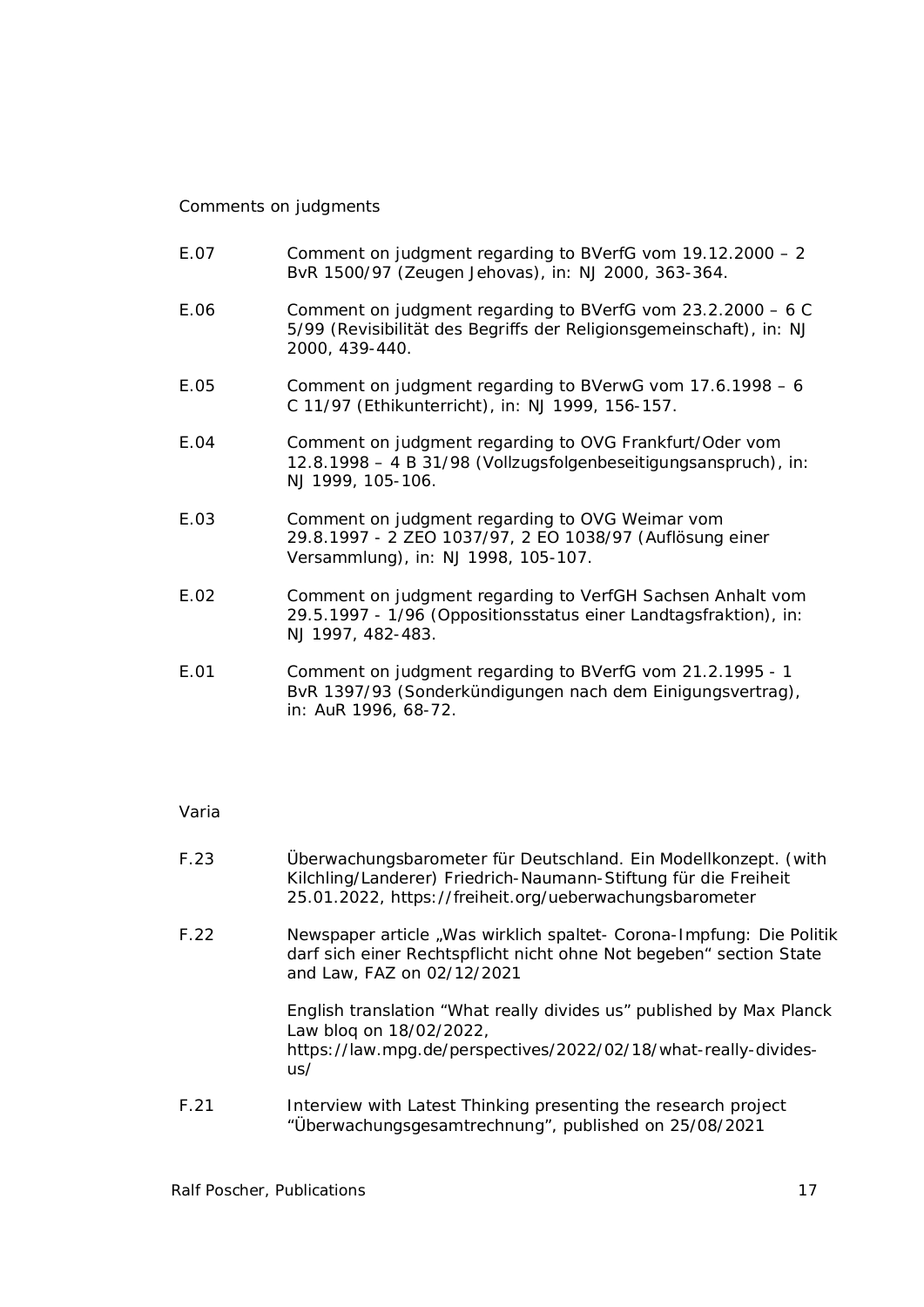| F.20 | AudioInterview: Gesetz zu Erweiterung der Rechte des<br>Verfassungsschutzes und der Bundespolizei bei der<br>Telekommunikations-Überwachung (BT-Verabschiedung:<br>10/06/2021) Bayern 2-radioWelt, Abendsendung am 10/06/2021.                                                                   |
|------|--------------------------------------------------------------------------------------------------------------------------------------------------------------------------------------------------------------------------------------------------------------------------------------------------|
| F.19 | "Staatstrojaner für Nachrichtendienste: Zur Einführung der Quellen-<br>Telekommunikationsüberwachung im Artikel 10-Gesetz" (gemeinsam<br>mit Kappler), https://verfassungsblog.de/<br>staatstrojaner-nachrichtendienste/ 06.07.2021                                                              |
| F.18 | Podcast Interview ZEVEDI Überwachungsgesamtrechnung<br>https://zevedi.de/digitalgespraech-001-ralf-poscher/ 26/05/2021                                                                                                                                                                           |
| F.17 | AudioInterview Corona Constitutional #49: Vom Sinn und Zweck des<br>Datenschutzes, https://coronaconstitutional.podbean.com -<br>Verfassungblog, am 23/10/2020                                                                                                                                   |
| F.16 | AudioInterview with www.verfassungsblog.de to the theme: "die<br>Möglichkeit der Online-Durchsuchung und der Quellen-TKÜ sowie die<br>Vorratsdatenspeicherung im Kampf gegen "Verbrecher, Extremisten<br>und Terroristen", am 08/10/2020                                                         |
| F.15 | Digital Lunch talk of the Konrad-Adenauer-Foundation Südbaden<br>with Armin Schuster MdB and Prof. Ralf Poscher: "Die Polizei: Freund<br>und Helfer oder Feindbild?", 10/08/2020                                                                                                                 |
| F.14 | "So will Baden-Württemberg mehr Polizisten mit<br>Migrationshintergrund gewinnen", Beitragsreihe SWR Aktuell Baden-<br>Württemberg, https://www.ardmediathek.de/swr/, ausgestrahlt:<br>15/07/2020                                                                                                |
| F.13 | "Herausforderung Diversität: Die Polizei im Umgang mit<br>verschiedenen Kulturen", Stiftung Mercator; dpa, taz, RTL, ZDF,<br>Sat.1, ARD, Welt TV, Mediendienst Integration, 08/07/2020<br>https://www.greenpeace-magazin.de/ticker/experten-mehr-<br>polizisten-mit-migrationshintergrund-noetig |
| F.12 | Interview mit Max-Planck-Presse zu "Man muss um die liberale<br>Kultur in der Polizei kämpfen" am 24/06/2020, online: 29/06/2020                                                                                                                                                                 |
|      | English Translation of the interview with Max Planck Press: "A liberal<br>culture within the police force is something worth fighting for",<br>online on the 09/07/2020.                                                                                                                         |
|      | Portuguese Translation of the interview: "É preciso lutar por uma<br>cultura liberal na Polícia" online: 16/09/2020                                                                                                                                                                              |
| F.11 | Interview in the New York Times online and printversion: "In<br>Germany, Confronting Shameful Legacy Is Essential Part of Police<br>Training", online: 23/06/2020, printed: 24/06/2020                                                                                                           |